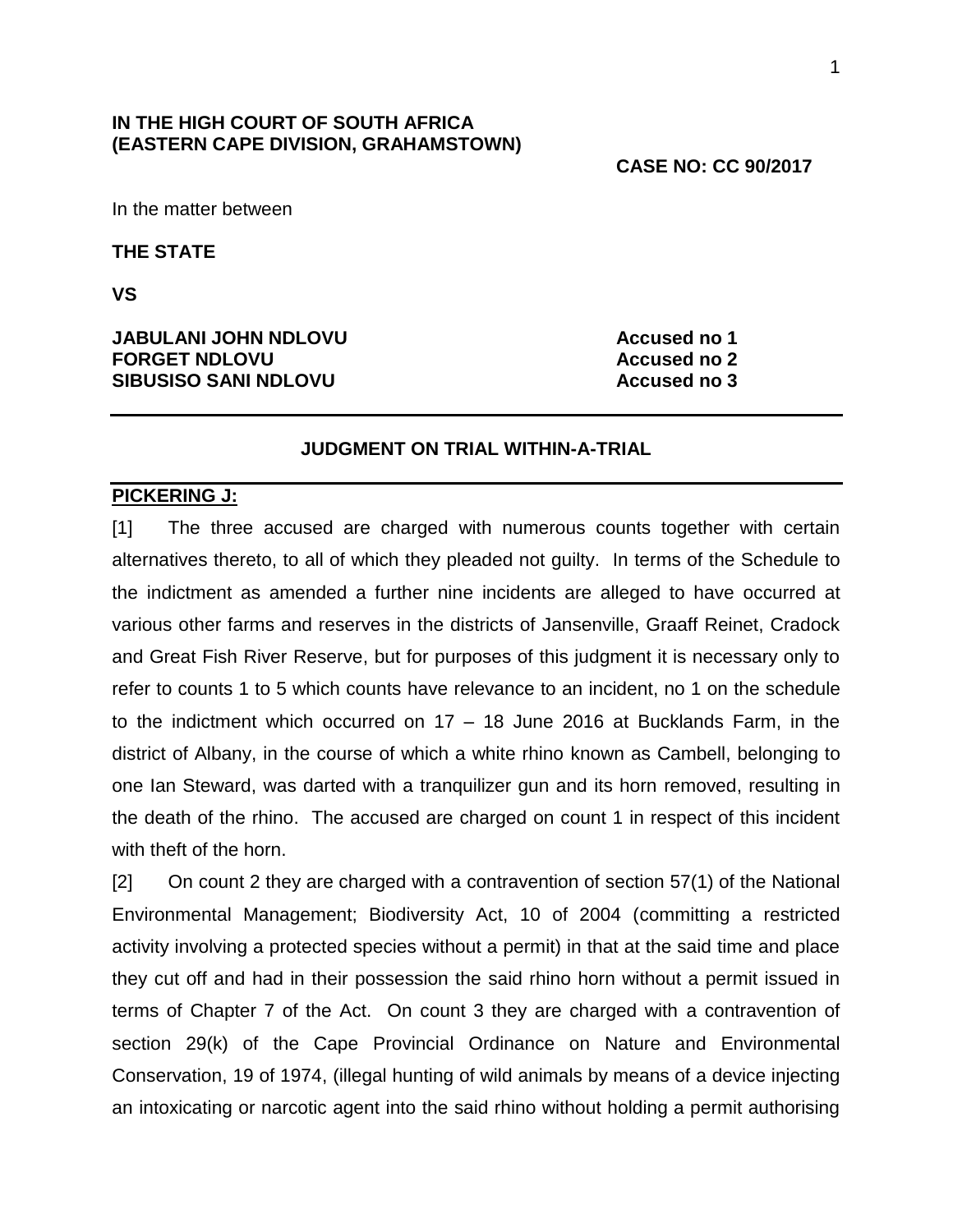them to hunt by such means). On count 4 they are charged with a contravention of section 22A(1) of the Medicines and Related Substances Act, 101 of 1965 (illegal possession of a schedule 6 medicine or substance) in that at the same time and place they had in their possession a scheduled substance, namely M99 (Etorfine) and/or Thiafentanil listed in Schedule 6 of the Act, other than in accordance with the prescribed conditions. On count 5 they are charged with a contravention of section 90 of the Firearms Control Act, 60 of 2000, read with section 250 of the Criminal Procedure Act, 51 of 1977 (unlawful possession of ammunition) in that they unlawfully possessed an unknown quantity of .22 calibre ammunition while they were not the holders of valid licences in respect of firearms capable of discharging such ammunition or the holders of permits or authorisations to possess such ammunition.

[3] In the course of the trial certain admissions were made by the accused in terms of section 220 of Act 51 of 1977 (Exhibit G). With reference to the Schedule to the indictment it was admitted that on the various dates and places listed in the Schedule the number of rhinos specified therein were darted with tranquilizers and the number of horns removed and stolen from these animals as listed therein. It was admitted further that all the rhino died as a result of the high quantity of tranquilisers administered save for three of the rhino in respect of certain of the incidents.

[4] Further admissions were made as follows:

- "*3. All the rhinos involved were tranquilised during the respective incidents by means of Etorphine and/or Thiafentanil, both substances being tranquilisers/narcotic agents listed in Schedule 6 to Act 101 of 1965.*
- *4. The said tranquilisers were administered by means of darts fired from a dart gun.*
- *5. At no times relevant to the charges did any of the 3 Accused hold valid prescriptions or fire arm licences/permits or permits in terms of environmental legislation to have in their possession the said tranquilisers or any .22 blank ammunition or rhino horns or to hunt rhinos*."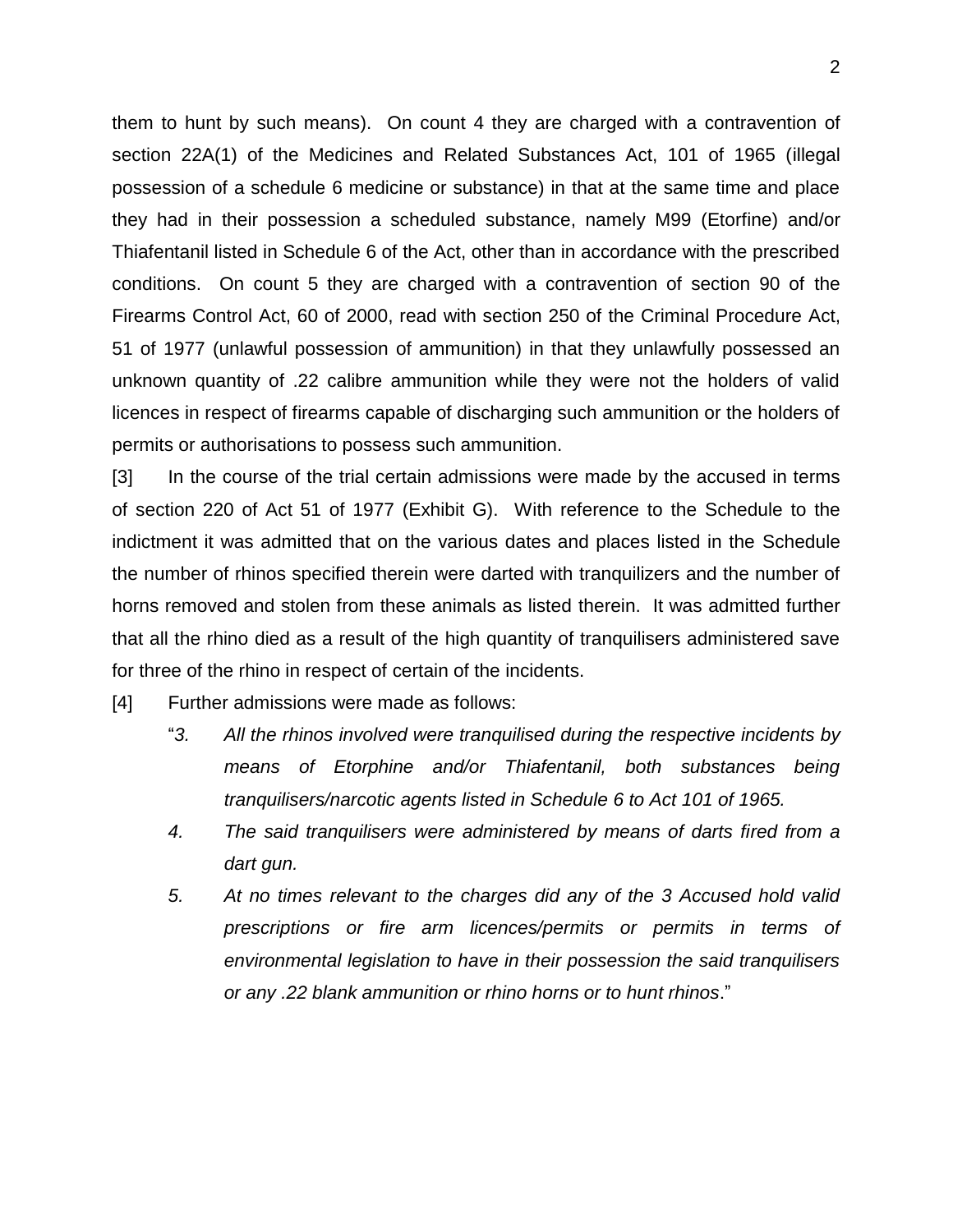[5] It is common cause that the three accused were arrested at 22h35 on 17 June 2016 and inside chalet 8, Makana Resort, Grahamstown. It is also admitted that at the time of their arrest the following items were found in chalet 8:

- "*6.1 One freshly removed rhino horn;*
- *6.2 Tranquiliser dart gun;*
- *6.3 Five tranquiliser darts;*
- *6.4 Etorphine (M99) tranquiliser;*
- *6.5 Yellow bow saw;*
- *6.6 Rounds of .22 blank ammunition;*
- *6.7 Two knives;*
- *6.8 Side cutter pliers;*
- *6.9 Cordless drill;*
- *6.10 Six cellular phone handsets containing sim cards and one loose sim card.*"

Further admissions were made as follows:

- *"7. The rhino horn referred to in 6.1 was removed with a saw from the rhino*  "Cambell" *during incident no 1.*
- *8. Forensic testing found DNA material of the said rhino "*Cambell" *on the saw referred to in 6.5 above.*"

[6] Certain photographs of the scene at and in the chalet were handed in by consent depicting, *inter alia*, the rhino horn found in the chalet and the tranquiliser dart gun. It is common cause that the rhino horn weighed 10,7kg. The photographs also depict boots covered in mud with pieces of cactus attached to them. Photographs were also handed in depicting the maimed and dead rhino from which the horn referred to in paragraph 6.1 of the admissions was removed.

[7] The defence has contested the admissibility of the evidence relating to the finding of the items referred to in paragraph 6 of Exhibit G, it being alleged by the defence that the search conducted by the police, which was conducted without a warrant and which led to the finding and seizure of the said items, was unconstitutional and unlawful.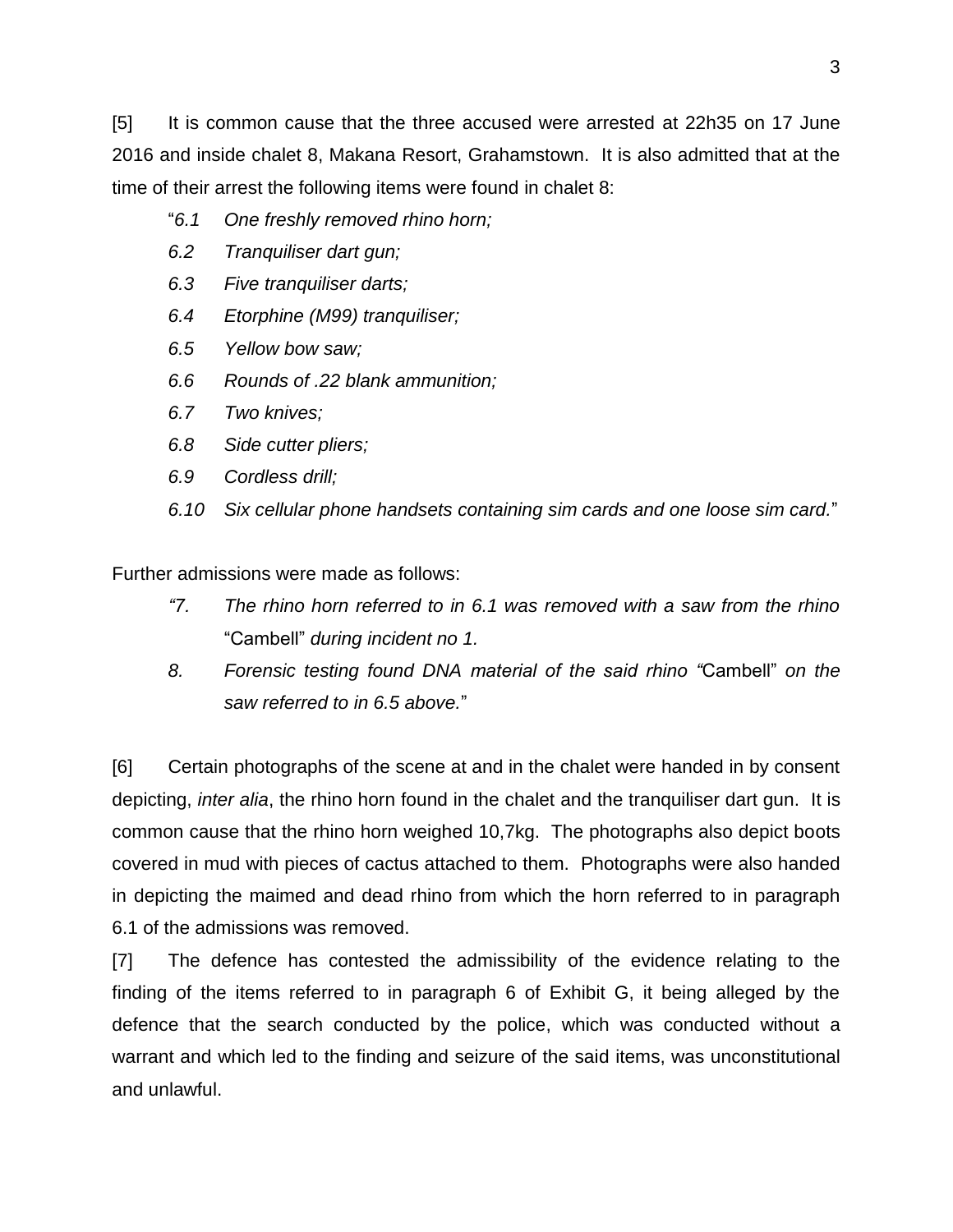[8] Although Mr. Price S.C. on behalf of the accused had indicated earlier that a trialwithin-a-trial would be held in respect of the admissibility of this evidence the State adduced the evidence of Warrant Officer Vos regarding the circumstances in which the items listed in the admissions had come to be seized, without requesting that the issue be dealt with in a trial-within-a-trial. Before further evidence was led by the State I raised with counsel my concerns that a trial-within-a-trial should be held. I was advised that both Mr. Coetzee, who appeared for the State, and Mr. Price, had been of the view that the issue of the admissibility of the evidence could in fact be dealt with at the conclusion of the State case and not by way of a trial within-a-trial. I expressed the view, however, that this was an undesirable procedure and that the admissibility thereof was required to be dealt with in a trial-within-a-trial. It was accordingly agreed that a trial-within-a-trial should be held and that the evidence of Warrant Officer Vos, which had already been led, should be regarded as having been incorporated therein.

[9] It will be convenient to deal firstly with the evidence of the investigating officer, Captain Viljoen, although he was the last witness in the trial-within-a-trial, because his evidence places the evidence of Vos in context. He testified that he is the Commander of the Stock Theft and Endangered Species Unit, based at the Stock Theft Unit in Jeffrey's Bay. He is also the Provincial Coordinator for Rhino Poaching Investigations in the Eastern Cape.

[10] During June 2016 the other two members of his task team were Warrant Officer Vos and Warrant Officer Goosen. As certain further incidents occurred the investigating officers involved in those incidents would become part of the greater investigating team. A number of such cases occurred in the Eastern Cape prior to incident number 1.

[11] Captain Viljoen stated that there was cooperation between the police in each Province and especially Kwa-Zulu Natal whereby information, especially that relating to the names of possible suspects, would be shared. In the course of the various investigations, information became available concerning a so-called Ndlovu gang which was involved in rhino poaching. There was, however, no concrete evidence that any person with that surname was so involved in the Eastern Cape.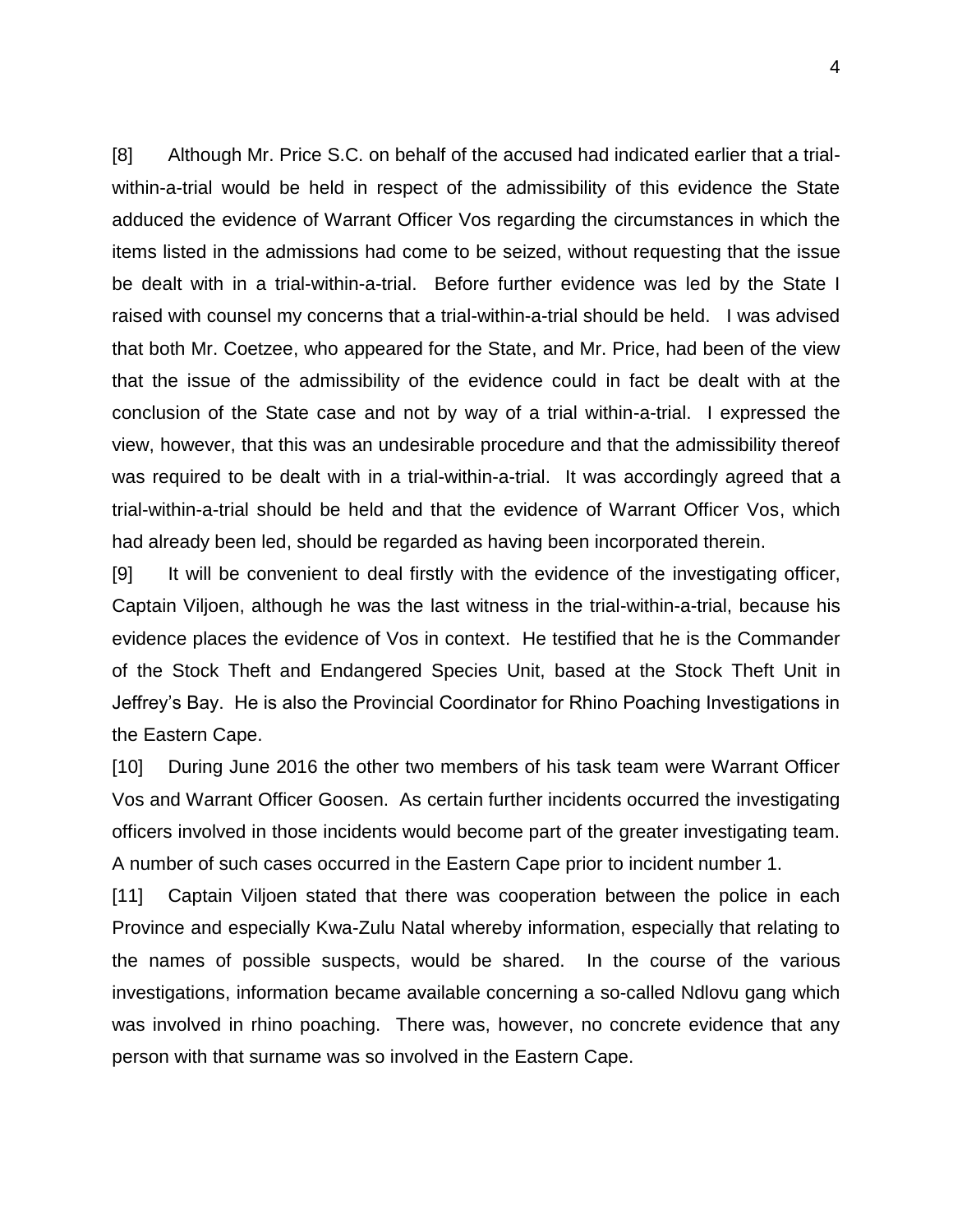[12] According to Viljoen it was established that whoever was poaching rhino in the Eastern Cape had a particular modus operandi. Most of the incidents occurred during the period of the full moon; tracks of two persons were found at the various scenes; dart guns were used with a specific dart called a Pnew dart; and the rhino horns were removed very clinically in a specific manner with a saw. This modus operandi was similar to that of incidents which had occurred in Kwa-Zulu Natal as well as near Hoedspruit in Limpopo. In the light of all the information gathered it was believed that only two or three persons were involved in this gang. One of those persons was believed to be Jabulani Ndlovu, presently accused no 1. He resided at Lovemore Heights in Port Elizabeth.

[13] On 16 June 2016 the police operation called Full Moon was activated with all relevant role players on the lookout for suspicious motor vehicles. That morning Viljoen received information from an informer, who had been tasked with keeping an eye on accused no 1, to the effect that two unknown men had picked accused no 1 up at his home in a white Audi motor vehicle with a CA registration number. Viljoen immediately communicated this information to the others involved in the operation. He then decided to travel to Grahamstown to assist Vos with patrol duties. He suspected that another incident might take place in the Grahamstown area because the modus operandi of the poachers was to target a specific area more than once before moving elsewhere and the previous incident of poaching had occurred in the Fort Brown area where the Great Fish Nature Reserve neighbours the Fort Brown police station. There were also other game farms in the vicinity such as Kwandwe and Bucklands, the latter being a small reserve in the middle of the Great Fish Nature Reserve.

[14] On his arrival in Grahamstown at approximately 23h00 Viljoen met up with Vos. Vos told him that a white Audi had been seen at Makana Resort Caravan Park on the outskirts of Grahamstown immediately off the N2 road. Viljoen went to the resort and checked the gate register, Exhibit S. This revealed that an Audi with a CA registration number had been booked into chalet 8 at the Makana Resort at 18h15 on the 16<sup>th</sup> June under the surname Dlovu. The registration number of the Audi was given as CA 869769. A cell phone number was also written in as 078 978 4854.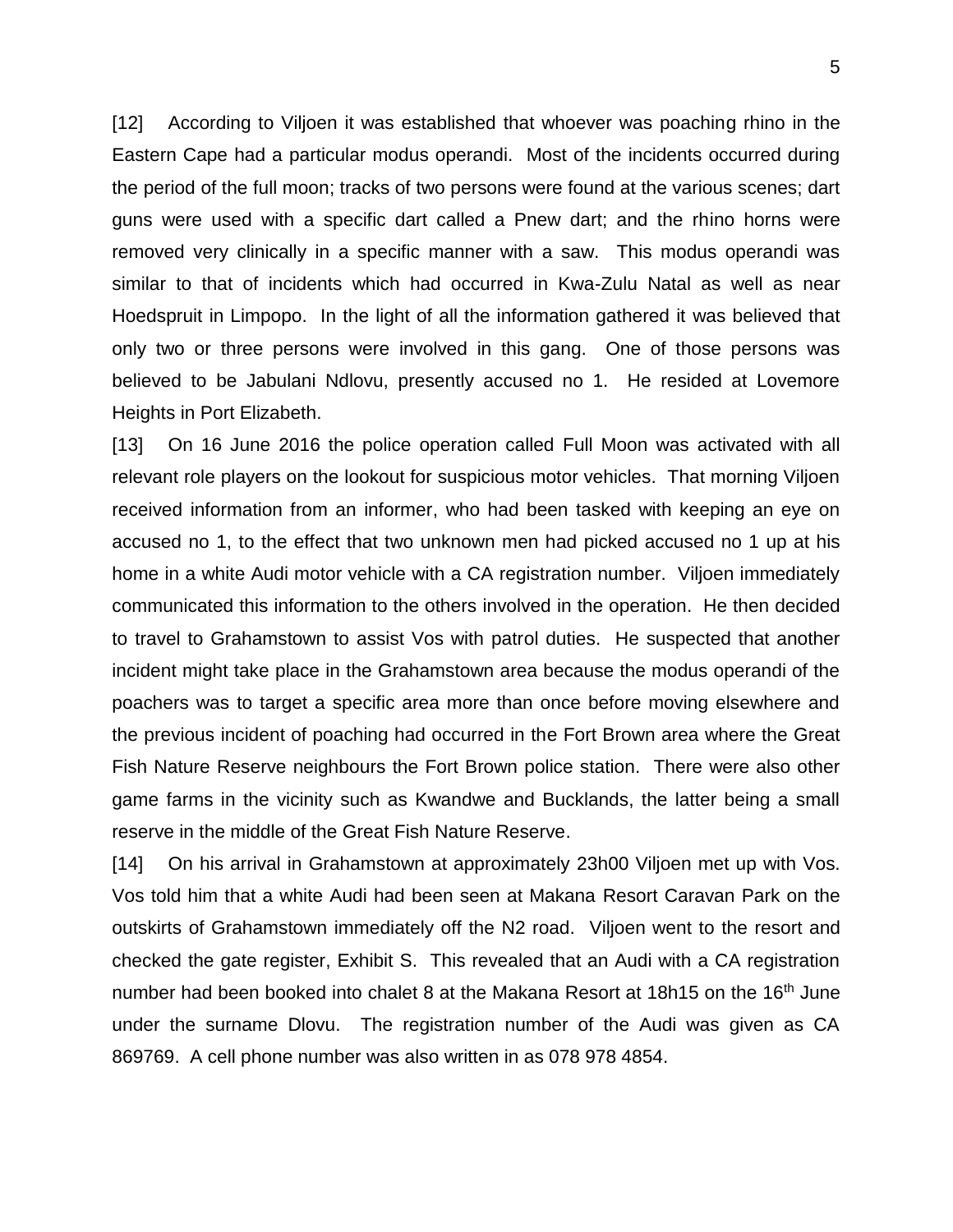[15] Viljoen questioned the gate guard concerning this vehicle. He was informed that three persons had left the resort in the Audi which had then returned within an hour with only the driver in it. Because of the modus operandi of previous incidents, where the tracks of two persons were seen, Viljoen suspected that two of the persons who had been conveyed in the Audi had been dropped off for purposes of poaching. He then drove out on the Fort Beaufort road but saw no motor vehicles or any persons during the night.

[16] The following day, 17 June, while he was travelling with Vos on the N2 past Makana Resort, he saw a white Audi parked inside the resort. Later that day, at approximately 13h30, he was patrolling in Grahamstown and observed the same white Audi parked at a taxi rank near the police station. Its only occupant was accused no 3. In this regard he could not explain how he had come to state in an affidavit that the occupant was unknown to him. He observed the Audi which would from time to time leave the taxi rank and drive around and then return to the rank. He noted that the Audi's registration number was different to that entered in Exhibit S. On investigating he established that the number on the vehicle belonged to Bidvest, a car hire company.

[17] Eventually the Audi left the taxi rank and did not return. At that time Viljoen did not consider that he had sufficient information to arrest anybody.

[18] He then contacted the police covert surveillance team for assistance. He stated that he had previously used the services of this surveillance team, had relied on their information, and had never had reason to doubt the reliability of any report made to him by the team. He gave the leader of the team a description of the Audi. In consequence of this six motor vehicles were deployed by the surveillance team at strategic places on the roads in and around Grahamstown.

[19] Later that evening at approximately 19h30 he received a report from the team leader to the effect that the Audi had been seen driving at high speed in the direction of Fort Brown and that it had turned around at the sign indicating a distance of 60km from Grahamstown, just over the Great Fish River bridge, in the area where a previous rhino poaching incident had recently occurred. There were no houses or people that the driver could have visited at that spot and Viljoen accordingly suspected that the motor vehicle was involved in a rhino poaching incident, especially in light of the fact that the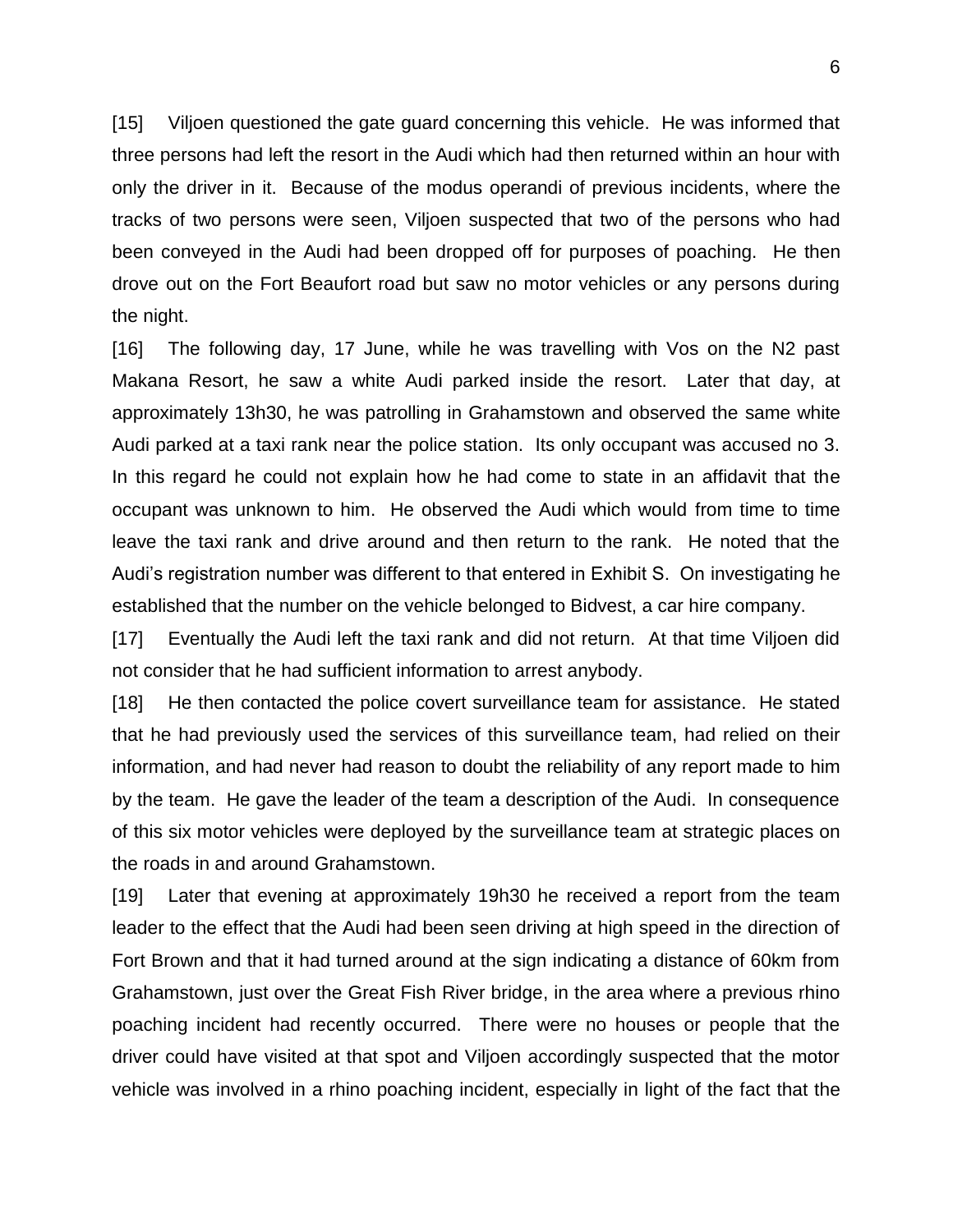Audi had left Grahamstown the previous night with three persons in it and had returned less than an hour later with only the driver. The place where the Audi had turned around was a drive of approximately twenty minutes from Grahamstown. Viljoen suspected accordingly that the driver of the Audi had gone to pick up the other two persons in that area.

[20] He then requested assistance from the standby detectives in Grahamstown, Captain Havenga and Warrant Officer Brits. They all proceeded to the parking lot at the Monument approximately 1km on the N2 from Makana Resort. At that time he received a phone call from Brigadier McLaren who told him that he was on his way to Grahamstown to assist. It is common cause that McLaren, who has since retired because of ill-health, was on 17 June 2016, the Provincial Head of Detectives in the Eastern Cape, based at Zwelitsha. In his capacity as such he was fully cognisant of Operation Full Moon. He had appointed Viljoen as the Task Team Commander in respect of all the rhino poaching investigations in the Eastern Cape.

[21] Viljoen was keeping a watch on the N2 in case the Audi proceeded to Port Elizabeth on its return from the road to Fort Beaufort. He then received further information from the surveillance team to the effect that the Audi, now with three persons in it, was at the Steers fast food restaurant in High Street and that one of the persons had entered the restaurant whilst the other two had remained in the car. He stated that at that stage he already had the suspicion that the persons in the car were involved in poaching and that the car had rhino poaching paraphernalia in it. He immediately phoned Vos who was patrolling in Grahamstown and requested him to come and pick up Havenga and Brits. He decided to drive to High Street himself to check on the Audi. As he passed the entrance to Makana Resort the white Audi came past him, travelling in the opposite direction. He could not stop at that point but he observed the Audi's brake lights come on as it reached the Makana Resort entrance and he accordingly surmised that it was going to enter the resort. He contacted Vos again and told him to go to the resort and check on the Audi.

[22] Vos then reported back to him that he had parked his vehicle near the gate and had walked into the resort where he had seen the Audi parked. He had seen persons in the process of offloading something from the boot. Viljoen thought that they must be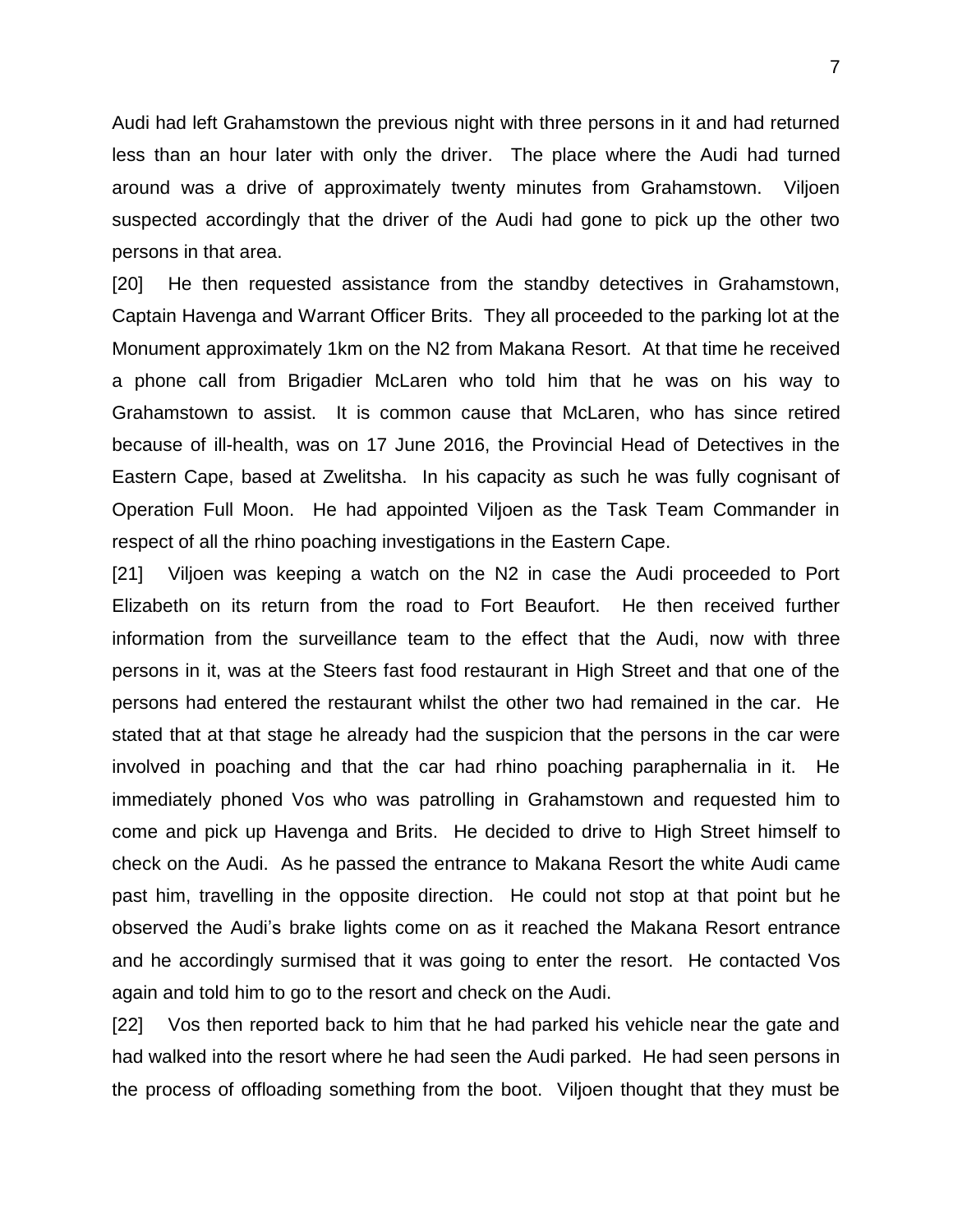offloading luggage because, so he said, if he had been in their position he would not have offloaded any incriminating items into the chalet. He suspected that any such items would have remained in the Audi. He therefore told Vos to search the Audi and he then proceeded together with McLaren and Warrant Officer Oelofse in his motor vehicle to the resort.

[23] He drove into the resort and up a tarred road past chalet number 8 where he saw the Audi parked approximately five metres from the chalet. He stopped his motor vehicle at a point above the chalet where the road ended in order to turn it around. When he stopped McLaren got out and went towards the chalet. Having turned his motor vehicle he saw Vos coming from out of the dark along the side of the chalet towards the Audi. He switched off his motor vehicle, climbed out and ran in the direction of the chalet. He was just behind McLaren when the door of the chalet suddenly opened from inside. He heard McLaren and Vos ordering the occupants of the chalet to lie on the ground. At that stage he was in the doorway of the chalet. He could see into the chalet and saw a backpack on the floor, more or less in the centre of the room, with what he described as being a greyish pointy object protruding from it, which he realised was a rhino horn. He decided to enter and search the chalet. Once he had entered he saw the other objects which appear on the photographs and in respect of which the above admissions were made.

[24] Under cross-examination he stated that his sole intention had been to search the Audi because of his belief that incriminating evidence would have been left in the car. He had not foreseen that he would have to search the chalet. He was asked why he had not applied for a warrant to search the Audi once Vos had reported back to him that he had seen persons offloading items from it into the chalet. He stated that he had not done so because time was of the essence. He had believed that the motor vehicle must be searched before any evidence in the motor vehicle was destroyed or removed. He stated that he was intending for Vos to ask for consent to search the motor vehicle. Had consent been refused he would have secured the vehicle and obtained a search warrant. He said that he did not give Vos instructions to enter the chalet.

[25] He was taken to task by Mr. Price concerning his failure to apply for a search warrant in respect of either the Audi or the chalet. In this regard he stated that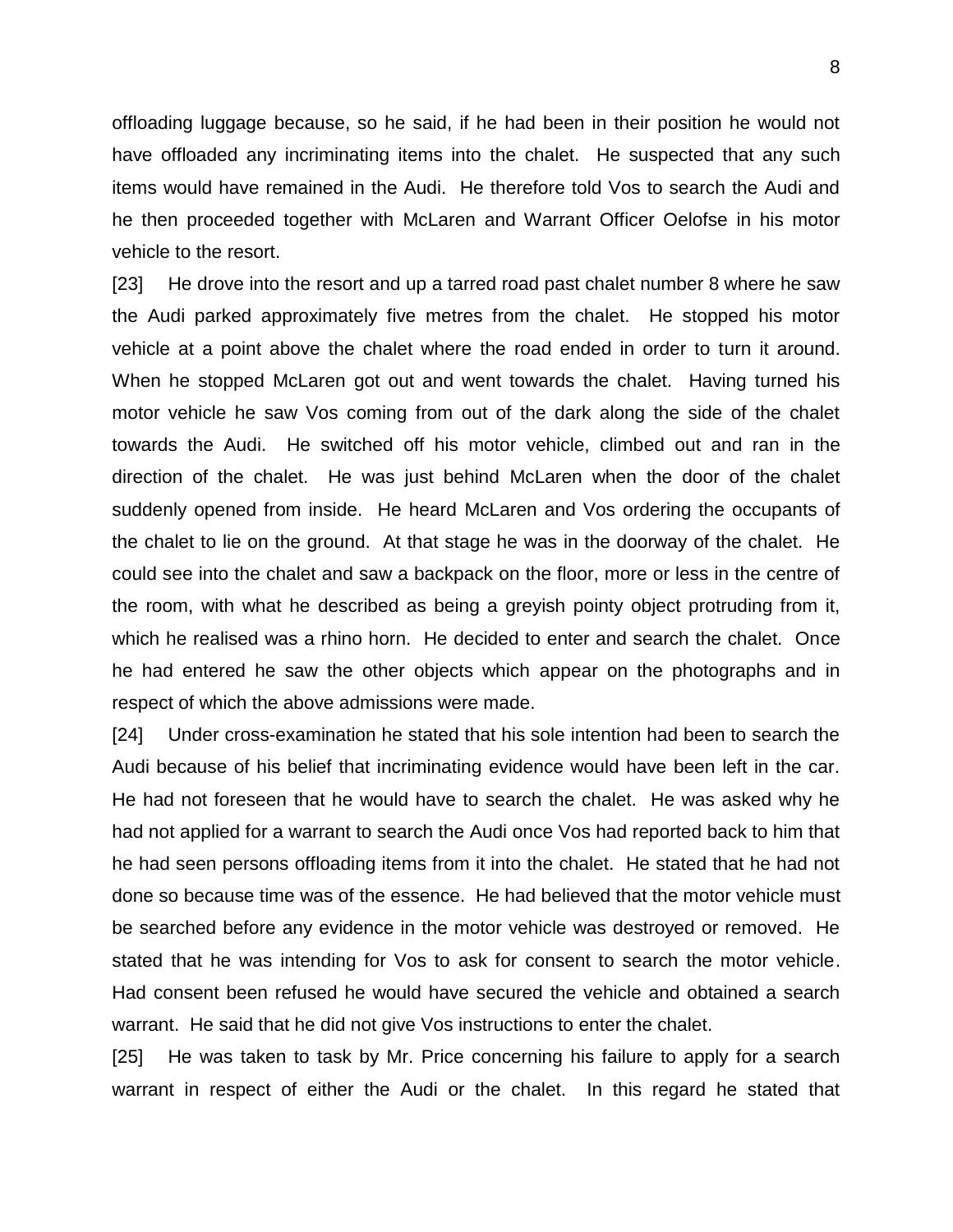immediately before entering Makana Resort that night he believed on reasonable grounds, based on all the information at his disposal, that the persons using the Audi were involved in rhino poaching and that rhino poaching paraphernalia would be found in the Audi. He believed that he had sufficient evidence to have applied successfully for a search warrant and stated that he would in normal circumstances have applied for one to search the Audi but would have struggled to get one at that time of night. He believed further that any delay in obtaining a warrant would have defeated the object of the search. He said further that no one was at the car and that before any consent to search the Audi could be obtained from the occupants of the chalet the door of the chalet was opened by one of the accused and he could see the rhino horn through the door. His focus accordingly shifted to the inside of the chalet as opposed to the Audi. He stated that everything had happened very quickly - in a matter of seconds. He was asked why he had not asked the members of the surveillance unit to surround the Audi when they saw it at Steers to enable him to come to Steers and conduct a search of the vehicle. He stated that it was important for future investigations that the identity of the members of the unit did not become known.

[26] Warrant Officer Vos confirmed that he was a member of the Endangered Species Unit working as an investigator under the leadership of Captain Viljoen. He confirmed that on 17 June 2016 he was working on Operation Full Moon. He stated that in the course of his patrols on 17 June 2016 he received a phone call at approximately 20h00 from Viljoen who told him that he had received information regarding three possible rhino poachers driving in a white Audi with a CA registration number. Viljoen told Vos that whoever was in the motor vehicle was most possibly involved in rhino poaching. He continued patrolling but did not see the motor vehicle. Within an hour, however, he received another call from Viljoen who told him that he thought he had seen the motor vehicle in Grahamstown. He told Vos to go to Makana Resort because he suspected that the motor vehicle had entered the resort. Vos accordingly drove to the resort having first stopped on the way to pick up Havenga and Brits. He decided not to drive into the resort but instead to walk in to see whether he could locate the Audi motor vehicle. He entered the resort and came to a chalet in front of which was parked a white Audi with CA number plates fitting the description of the motor vehicle given to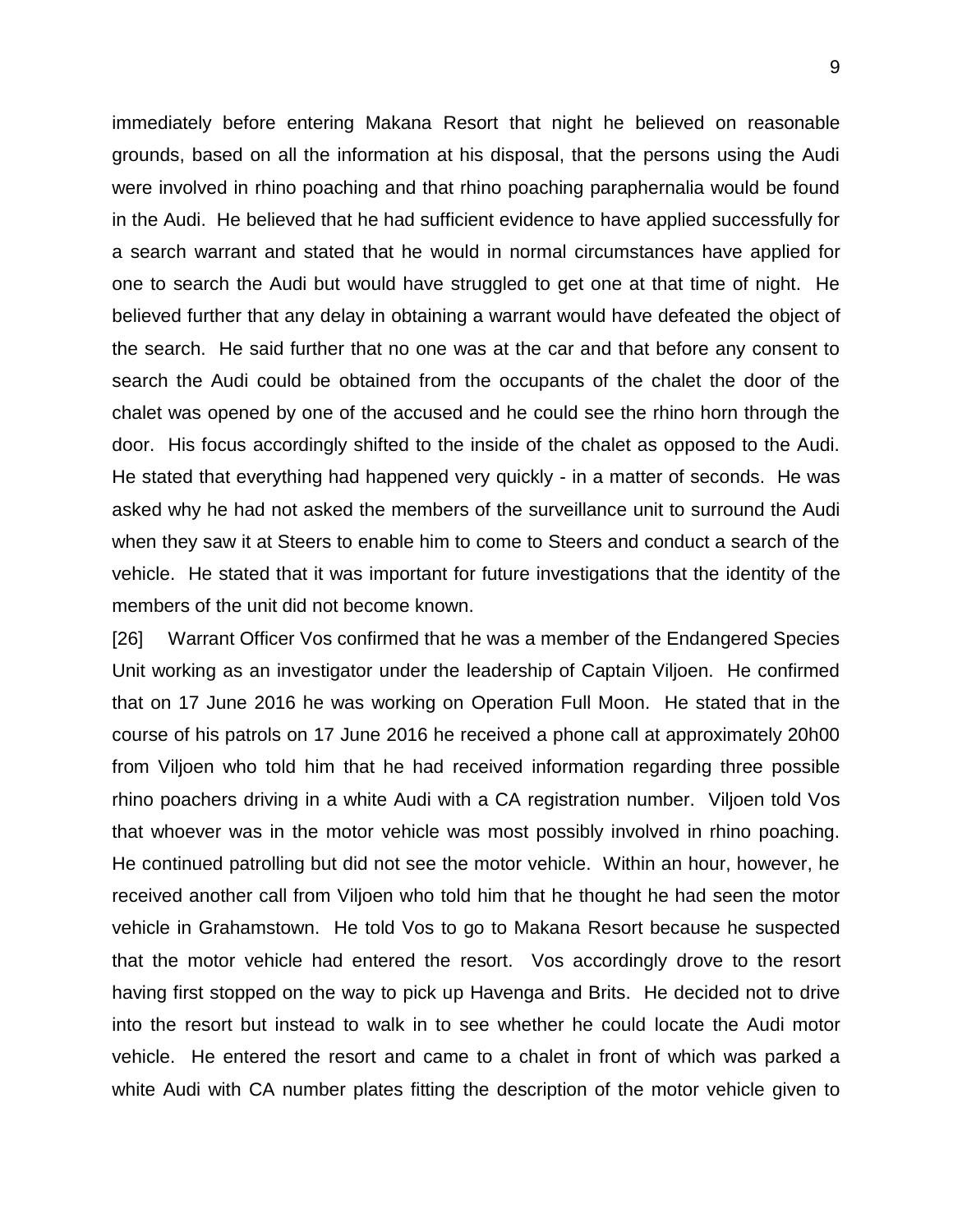him by Viljoen. There was also a Kia Picanto parked next to it. He observed three persons next to the motor vehicle. The boot of the vehicle was open and it appeared to Vos that the persons were offloading items from it. They moved from the motor vehicle into the chalet and back. He stated that the lighting at the scene was not good.

[27] He then returned to his motor vehicle and phoned Viljoen to inform him that he had located the vehicle and told him what he had seen. Viljoen asked him to go back and search the vehicle and the persons involved. He accordingly drove into the resort. The Audi motor vehicle was still outside the chalet but the boot was now closed and there was no one outside next to it. He stated that he was expecting to search the Audi for a firearm or binoculars or an axe or saw possibly used by persons while poaching. At that stage he decided to enter the chalet. He stated that he had no idea what he might find inside the chalet. He was approximately one metre away when the door was suddenly opened and a man whom it is now common cause was accused no 3 came out. He told accused no 3 to lie on the ground which he did. He could see through the front door into the chalet which consisted of one room comprising a small kitchen and sitting room area together with three beds. He saw two other persons inside the chalet with only towels around their waists. He conceded that in a statement made by him he had said that these other persons were naked. He surmised that the persons were "*busy preparing to depart as they were taking a shower or bath and thought they could be washing blood from themselves.*" He also saw a backpack containing an object protruding from a black refuse bag. He decided to enter the chalet, his purpose being "*that if there were any exhibits or evidence that I was afraid it would have been destroyed.*" He accordingly entered and asked the other two men to lie down on the floor which they did. He saw the dart gun and yellow saw on the floor. There was also a magazine of a firearm on the bed together with some blank cartridges lying loose. He stated that "*obviously for me it seemed like these guys had already committed an offence or they were going to commit one with the objects they have in their possession.*" He also saw a number of cell phones lying around in different places in the chalet. He stated that at that point he suspected that the men were rhino poachers. He accordingly read them their rights and arrested them for poaching or for being in unlawful possession of rhino horn.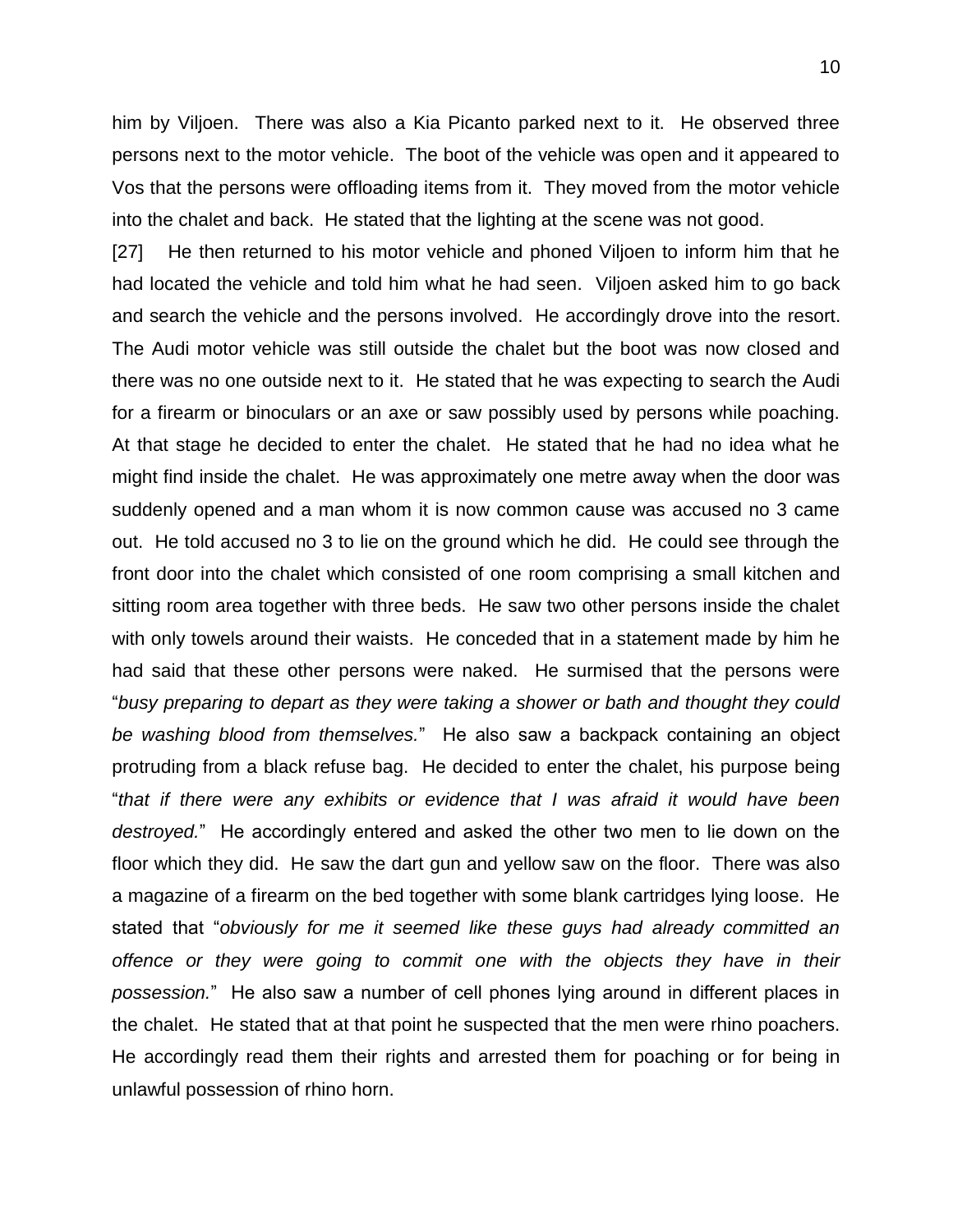[28] He stated that he had not obtained a search warrant because, in his view, there would not have been sufficient time to do so "*as I thought exhibits would have been destroyed.*" He stated further that in his experience it was not easy to contact a magistrate to obtain a search warrant after hours on a Friday in Grahamstown. He conceded that there was a police officer on duty twenty four hours a day in Grahamstown who could have issued a search warrant but stated that he did not attempt to reach him because "*time was restricted*" and he was afraid that the evidence would be destroyed or that the persons might leave. He conceded in this regard that he could have secured the chalet from the outside but stated that evidence inside could still have been destroyed.

[29] He was asked what reasonable evidence he had that a crime had been committed before he entered the chalet. He conceded that he had none but stated that he was instructed by Viljoen to do so. He stated that he had received all his information from Viljoen. Viljoen had never told him to pick up a search warrant. Having said that Viljoen had instructed him to search the chalet he then stated that the decision to enter the chalet was his alone.

[30] Brigadier McLaren confirmed Viljoen's evidence concerning the information about the Ndlovu gang and operation Full Moon. He was kept abreast of developments by Viljoen. He confirmed that he had travelled to Grahamstown on the night of 17 June 2016 arriving there at approximately 21h30. On arrival he met Viljoen and Oelofse on the road near the Monument. Viljoen briefed him concerning the erratic driving of the Audi on the Fort Brown road and the observations of the covert surveillance team in that regard, as well as the fact that the registration number of the Audi vehicle which had been entered into Exhibit S did not correspond to the actual registration number which was on the vehicle. On the basis of this information McLaren believed that the persons connected with the Audi were involved in rhino poaching. He confirmed that information was received concerning the presence of the Audi now with three occupants at Steers. Viljoen left. McLaren stated that he was unaware of Vos having told Viljoen that he had seen three men offloading the Audi. Thereafter Vos, Havenga and other members left in one vehicle for Makana Resort. Viljoen then returned and picked him and Oelofse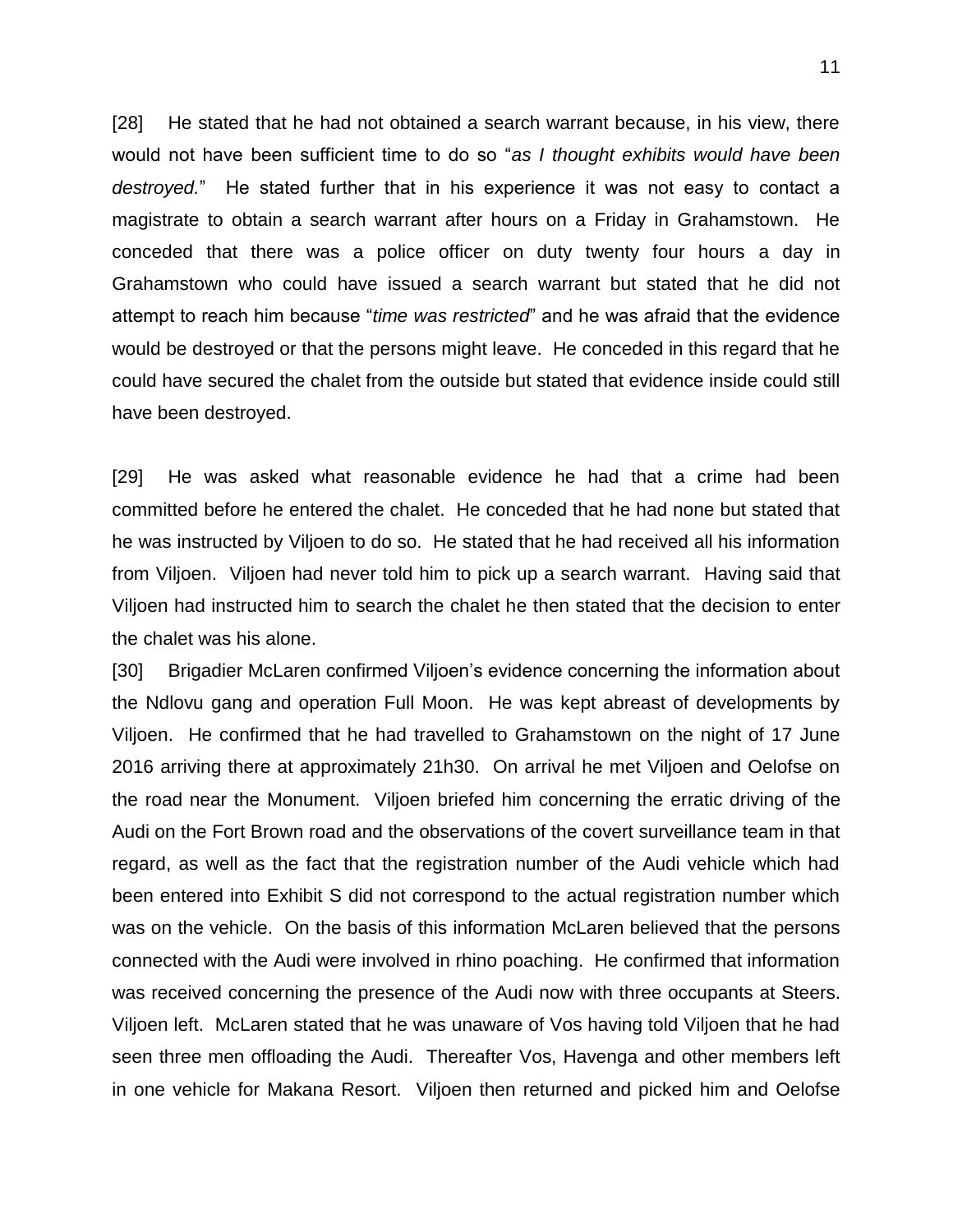up. Viljoen reported to him concerning Vos' observations at Makana Resort. He stated that the first priority was to search the Audi because he believed that evidence of rhino poaching would be found in it.

[31] He then proceeded to Makana Resort with Viljoen in the latter's motor vehicle. At that stage he believed that the occupants of the Audi had committed the offence of rhino poaching. His intention was accordingly to arrest them. At the Resort they travelled up the road past the chalet where the Audi was parked. At that time he was unaware that the chalet was number 8. Viljoen stopped the motor vehicle in order to turn it around. McLaren alighted therefrom and started walking down the road intending to meet up with the other members who had entered the resort first. He was, however, not in contact with Vos, nor could he find any of the other police members. He had no idea where they were. There was no prearranged meeting place. A dog was barking incessantly at this stage. He discovered later that it had been barking at Vos.

[32] He proceeded towards the chalet and was almost in line with the door, approximately five metres away, when the top half of the stable door was suddenly opened by one of the accused. According to McLaren he "*got such a fright*" and realised he was "*a sitting duck*". He accordingly immediately approached the door but "*the next moment*" Vos appeared "*virtually forcing his way*" in front of him*.* He stated that the situation evolved very quickly, in a matter of seconds. Because of the door opening it became a matter of urgency. He and Vos entered the chalet at much the same time. He did not see Havenga and Brits at the scene. He entered because he believed he would find exhibits in the chalet if not in the Audi. He stated that as he entered the chalet he saw the rhino horn sticking out of a bag. Asked why he had not obtained a search warrant before entering he stated that "*there was virtually no time, in hindsight possibly things would have been different if the door had not been opened.*" He was standing in full view of the man he believed to be a suspect, felt isolated, and moved towards the door out of concern for his own safety as well as concern that the person might "*move out of the premises.*" He stated that "*realising the seriousness, these people could have been armed, I responded and I ran to the door.*"

[33] Asked as to what the police as a group had been intending to do had the door not opened he stated that "*there had been no major decision at that stage.*"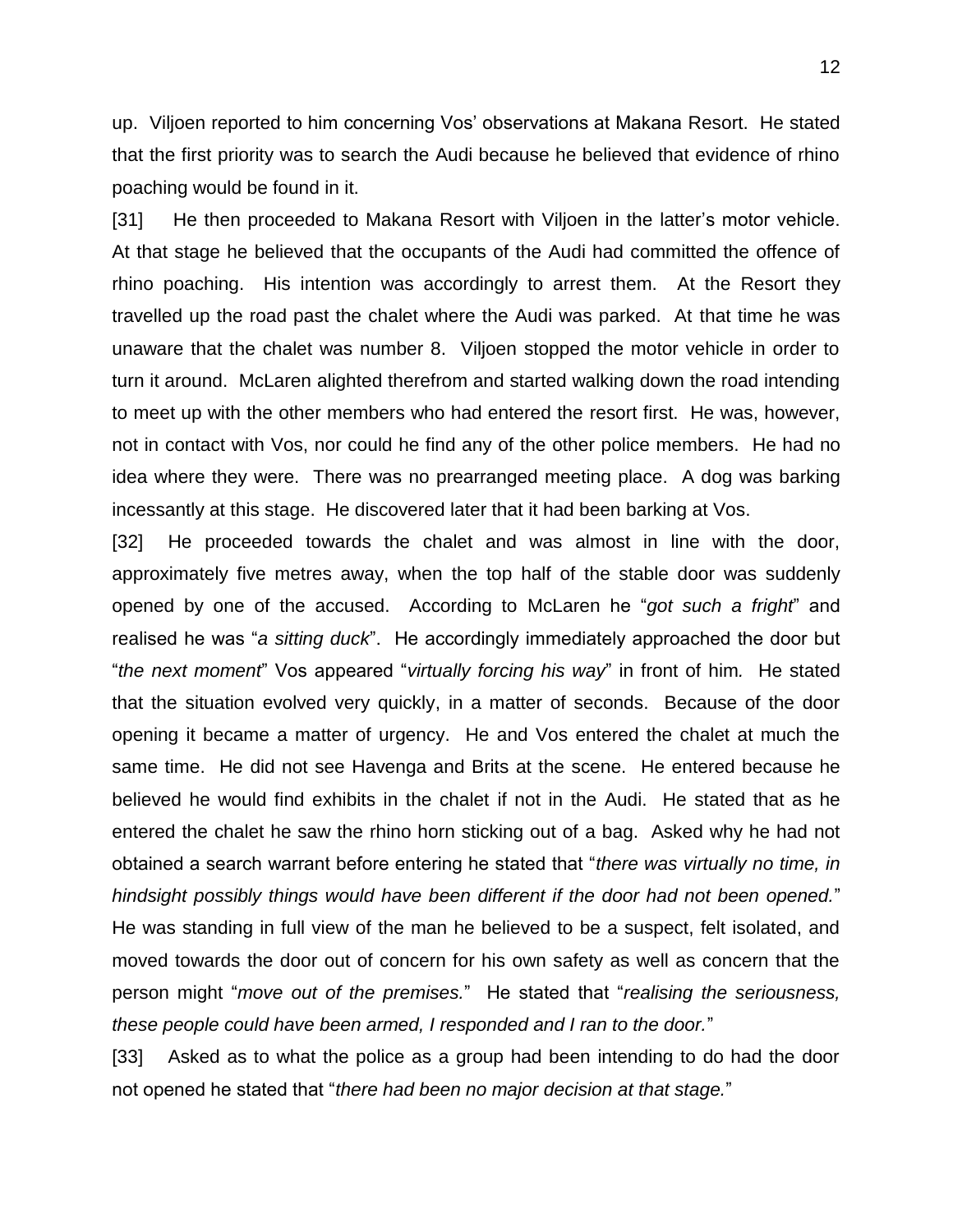[34] The accused closed their case without adducing any evidence.

[35] Mr. Price subjected the evidence of the police witnesses and, in particular that of McLaren and Viljoen to severe criticism. He stressed the fact that neither McLaren nor Viljoen, unlike Vos, had made contemporaneous statements. Whilst Viljoen only attested to a statement on 11 June 2018, two years after the incident, McLaren had not made a statement at all. Mr. Price submitted that this was "*mind boggling*" and submitted, that this not only rendered their evidence unreliable but also affected their credibility.

[36] Although Mr. Price stated that, on the one hand, he "*stopped short"* of indicating that the evidence "*had been made up and thumb sucked"* he then submitted, on the other hand, that *"the police did not come to court with clean hands and have manipulated and manufactured evidence (in particular in the case of Viljoen) in order to overcome the serious problems they had after Vos testified and made serious concessions.*"

[37] He submitted further that the failure by Viljoen and McLaren to have made contemporaneous statements had in effect ambushed the accused and had undermined their constitutional rights properly to prepare for trial; to have the trial concluded without unreasonable delays; and to adduce and challenge evidence.

[38] In my view these latter submissions concerning the infringement of the accused's constitutional rights are entirely without merit. If the defence was of the view that it had insufficient time to prepare properly its obvious remedy was to request an adjournment of the matter after each witness had testified in chief in order properly to prepare for cross-examination. In the event it did not do so. Instead both Viljoen and McLaren were cross-examined exhaustively during which their evidence was challenged in detail. No delay, much less an unreasonable delay, was occasioned in the circumstances, nor were the accuseds' rights to prepare properly for trial in any way infringed, especially in circumstances where the accused elected not to testify.

[39] I am equally of the view that the submission that McLaren and Viljoen manipulated and manufactured evidence is without merit. Both of them impressed me as being honest witnesses. I was less impressed, however, by McLaren's recall of events. He appeared somewhat confused and it is clear in my view that his memory,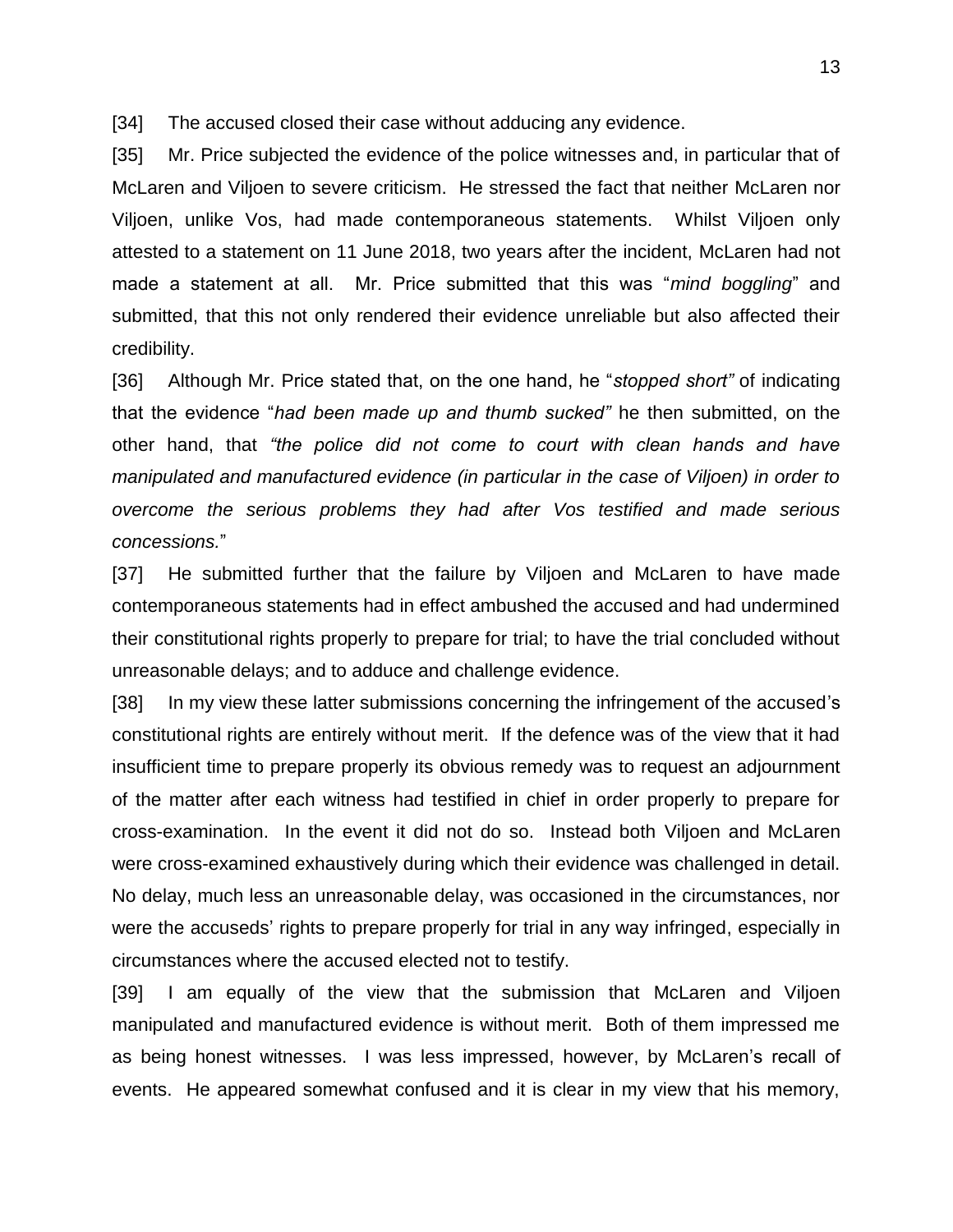unaided by a contemporaneous statement and no doubt affected by his illness, was not particularly good. Viljoen, on the other hand, was, in my view, an excellent witness whose evidence was entirely consistent save in only one respect, that relating to his alleged identification of accused no 3 as the driver of the Audi at the taxi rank. Viljoen could not explain that contradiction but, in my view, that sole contradiction does not cast doubt on the truthfulness and reliability of his evidence as a whole. His evidence placed the events surrounding operation Full Moon in proper context. Vos, on the contrary, did not create a good impression in the witness box. His evidence was contradictory and improbable. He made no mention of having been phoned by Viljoen on 16 June or of having been in his company on that day. On his evidence he only heard of the white Audi for the first time at approximately 20h00 on 17 June. In my view his evidence in this regard is utterly improbable. It is clear from Viljoen's undisputed evidence that operation Full Moon had been activated on 16 June with all role players being informed of the movements of the white Audi from the time it was observed at accused no 1's house in Port Elizabeth. Viljoen's team was comprised only of Vos and Goosen. In these circumstances, on Vos' evidence, he was in effect kept completely in the dark by Viljoen about the presence of the Audi at Makana resort and the surrounds of Grahamstown until 20h00 on 17 June. In the circumstances of this matter it would have made no sense at all for Viljoen to have done so. On the contrary, the probabilities strongly favour Viljoen's evidence that he and Vos were working as a team over the period of 16 and 17 June and Viljoen's evidence provides a coherent account of the surveillance of the Audi from 16 June until it entered Makana resort for the last time on the night of 17 June. I accordingly accept Viljoen's evidence in this regard. It is also important to bear in mind, in my view, that the accused did not adduce any evidence to the contrary concerning the movements of the Audi on the 16 and 17 June.

[40] In the view I take of the matter, whatever contradictions exist between the evidence of Vos and Viljoen as to the events leading up to Vos' visit to Makana Resort on the night of 17 June are in any event of no great moment. What is relevant is that Viljoen was clearly in overall charge of the operation which he directed from the Monument and that it was in consequence of his instructions that Vos proceeded to Makana resort to check on the presence of the Audi. The evidence of Viljoen and Vos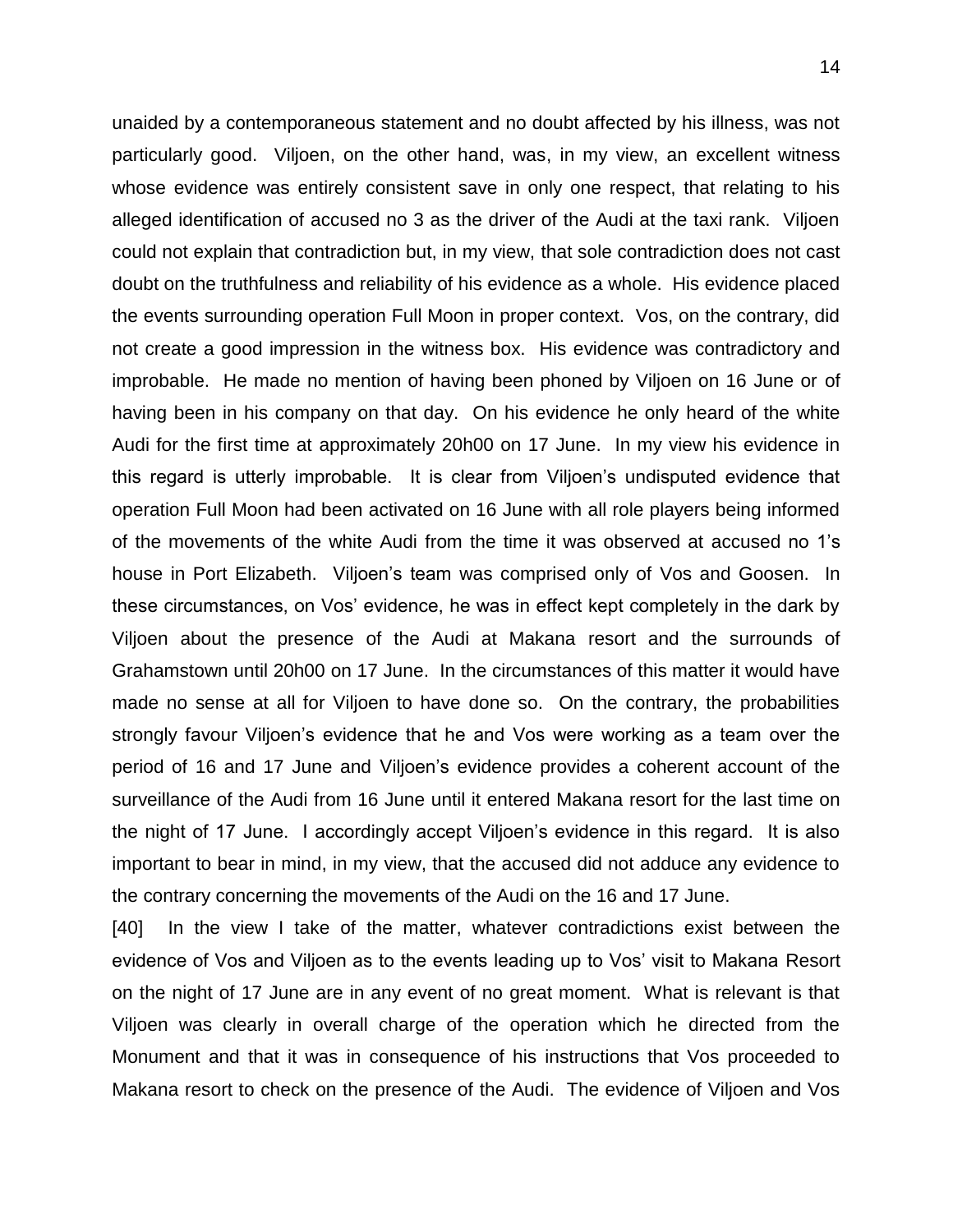does coincide in that both alleged that once Vos had checked on the presence of the Audi he reported back to Viljoen who instructed him to go back and search the Audi. It was on the basis of this instruction that Vos drove into the resort and proceeded towards the chalet. Although Vos at some stage stated that Viljoen had instructed him to enter the chalet he then contradicted himself and conceded that in fact the decision to do so was his alone and that his instructions had only been to search the Audi. As Viljoen stated, he believed that any poaching paraphernalia which existed would be found in the Audi. I accept his evidence in this regard.

[41] It is clear on all the acceptable evidence that Vos had no instructions whatsoever to enter the chalet. His decision to do so was taken by him alone on the spur of the moment before the door of the chalet was opened and was contrary to the instructions of Viljoen. He was unable to explain why he suddenly decided to do so. In the circumstances it is clear that there was no prior decision by Vos' superiors deliberately to enter the chalet in violation of the accuseds' constitutional rights. Be that as it may, the entering and searching of the chalet by Vos and immediately thereafter by McLaren and Viljoen without a search warrant, was, in my view, unlawful and was in violation of those constitutional rights. In these circumstances the contradictions between the evidence of Vos, McLaren and Viljoen as to the presence or not of Havenga and Brits is in my view irrelevant and is not necessary to resolve. What emerges clearly from the evidence is that the police had no pre-arranged meeting place and that events at the scene were chaotic.

[42] Mr. Coetzee submitted, however, with reference to s 23(1) of Act 51 of 1977, that when the door opened and Viljoen saw that the accused were in illegal possession of the rhino horn he was entitled to enter the chalet and seize the horn without the need for a search warrant, as an offence was being committed in his presence.

[43] In my view, however, this submission overlooks the fact that the only reason that Viljoen was able to see the horn and to appreciate that an offence was being committed in his presence was because of the unlawful entry of the chalet by Vos.

[44] The fact that the entry into the chalet without a search warrant was unlawful is, however, not the end of the matter.

[45] Section 35(5) of the Constitution provides as follows: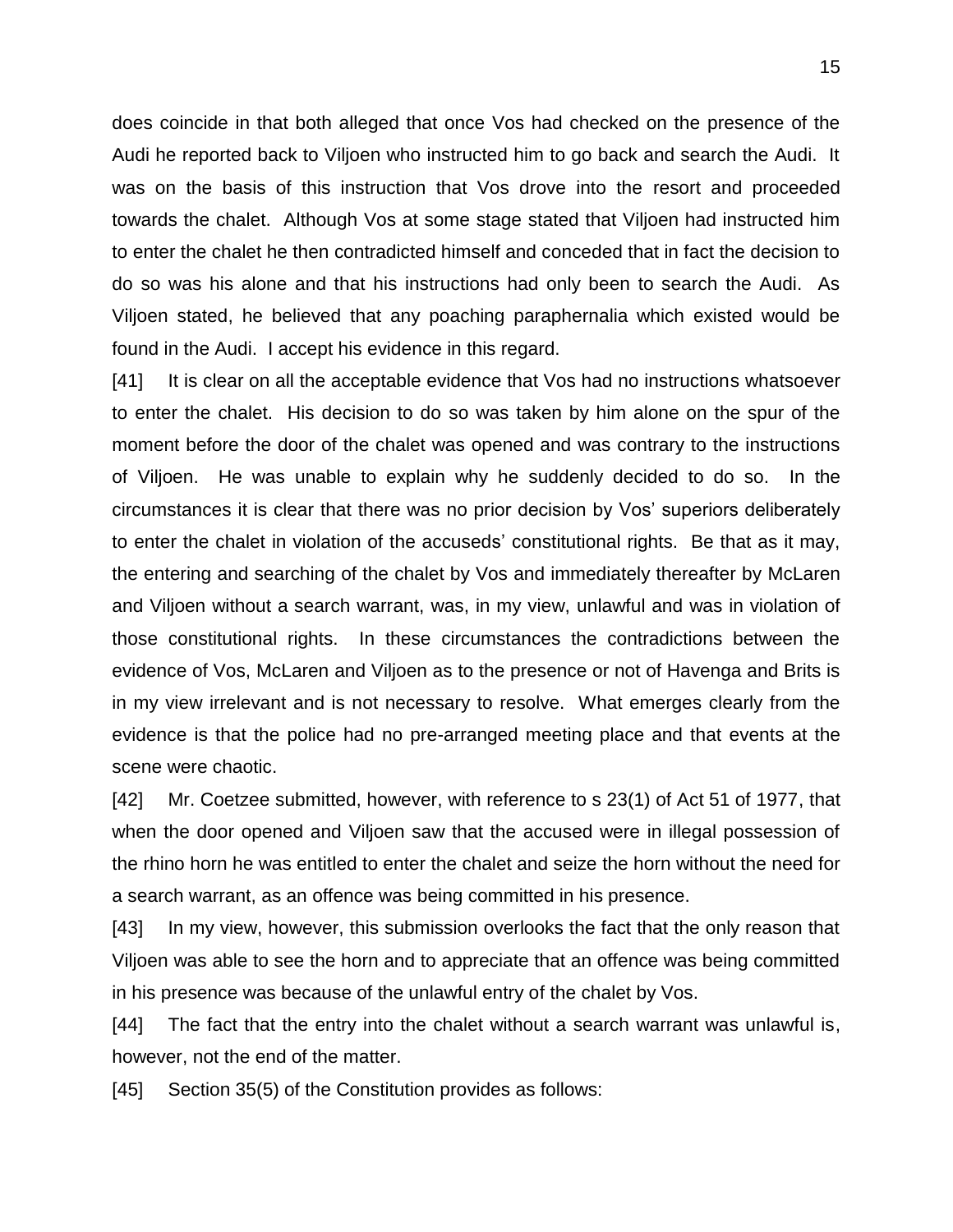16

"*Evidence obtained in a manner that violates any right in the Bill of Rights must be excluded if the admission of that evidence would render the trial unfair or otherwise be detrimental to the administration of justice."*

[46] With reference to s 35(5) the following was stated in S v Tandwa and Others 2008 (1) SACR 613 (SCA) at para 116:

"*The notable feature of the Constitution's specific exclusionary provision is that it does not provide for automatic exclusion of unconstitutionally obtained evidence. Evidence must be excluded only if it (a) renders the trial unfair; or (b) is otherwise detrimental to the administration of justice. This entails that admitting impugned evidence could damage the administration of justice in ways that would leave the*  fairness of the trial intact: but where admitting the evidence renders the trial itself *unfair, the administration of justice is always damaged. Differently put, evidence must be excluded in all cases where its admission is detrimental to the administration of justice, including the sub-set of cases where it renders the trial unfair. The provision plainly envisages cases where evidence should be excluded for broad public policy reasons beyond fairness to the individual accused."*

[47] At para [117] the Court stated that in determining whether the trial is rendered unfair, courts must take into account competing social interests. In this regard reference was made to Key v Attorney General, Cape Provincial Division and Another 1996 (4) SA 187 (CC) where at paragraph [13] Kriegler J stated as follows:

"*In any democratic criminal justice system there is a tension between, on the one hand, the public interest in bringing criminals to book and, on the other, the equally great public interest in ensuring that justice is manifestly done to all, even those suspected of conduct which would put them beyond the pale. To be sure, a prominent feature of that tension is the universal and unceasing endeavour by international human rights bodies, enlightened legislatures and courts to prevent or curtail excessive zeal by state agencies in the prevention, investigation or prosecution of crime. But none of that means sympathy for crime and its*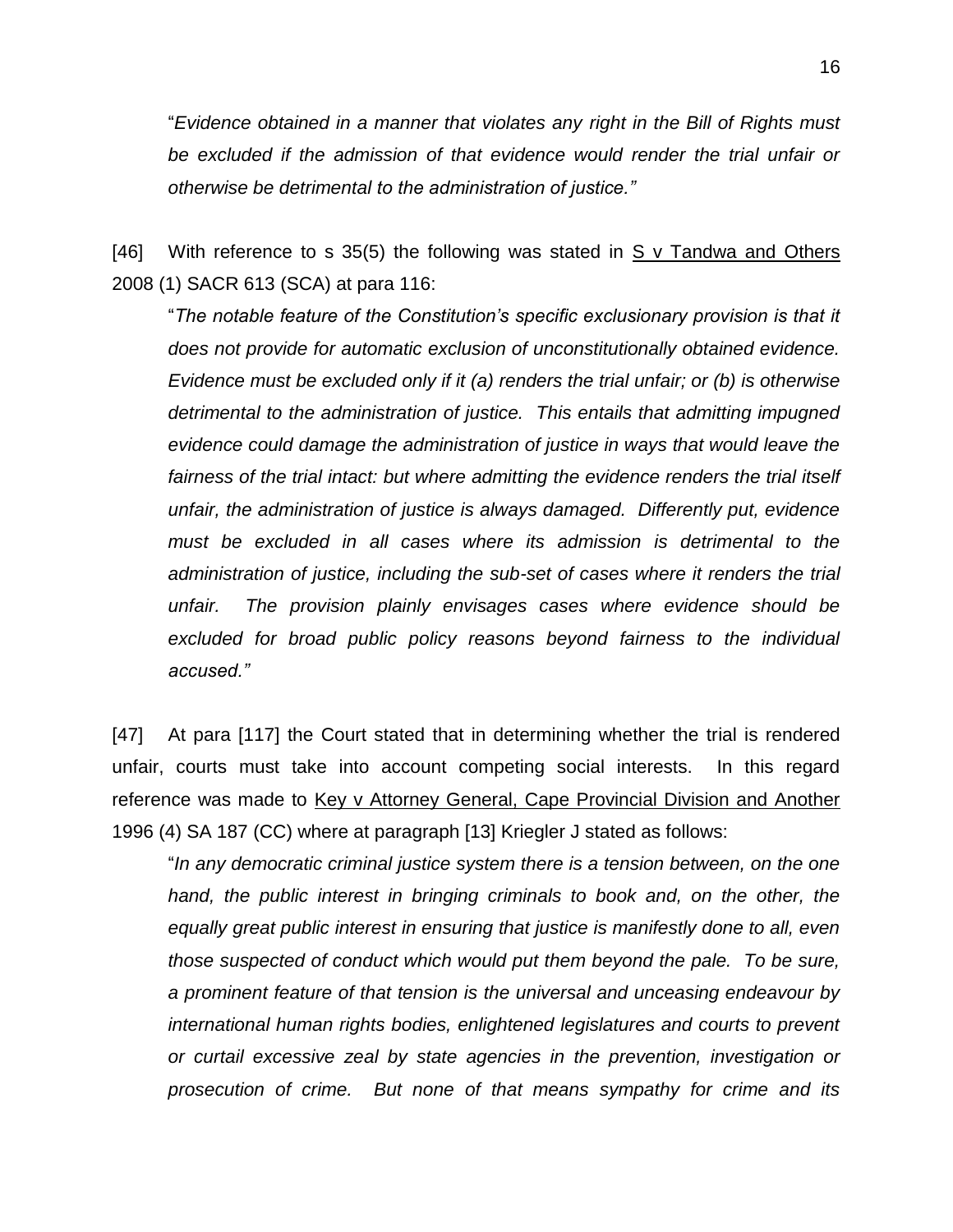*perpetrators. Nor does it mean a predeliction for technical niceties and ingenious legal stratagems. What the Constitution demands is that the accused be given a fair trial. Ultimately, as was held in Ferreira v Levin 1996 (1) SA 984 (CC), fairness is an issue which has to be decided upon the facts of each case, and the trial judge is the person best placed to take that decision. At times fairness might require that evidence unconstitutionally obtained be excluded. But there will also be times when fairness will require that evidence, albeit obtained unconstitutionally, nevertheless be admitted.*"

See too S v M 2002 (2) SACR 411 (SCA) at para 30.

[48] At paragraph [117] the Court in S v Tandwa *supra* proceeded to state as follows with regard the manner in which the court's discretion was to be exercised:

"*The court's discretion must be exercised 'by weighing the competing concerns of society on the one hand to ensure that the guilty are brought to book against the protection of entrenched human rights accorded to […] accused persons.' Relevant factors include the severity of the rights violation and the degree of prejudice, weighed against the public policy interest in bringing criminals to book. Rights violations are severe when they stem from the deliberate conduct of the police or are flagrant in nature. There is a high degree of prejudice when there is a close causal connection between the rights violation and the subsequent self-incriminating acts of the accused. Rights violations are not severe, and the resulting trial not unfair, if the police conduct was objectively reasonable and neither deliberate nor flagrant.*"

[49] In paragraph [118] the Court referred with approval to the judgment of Cloete J, as he then was, in S v Mphala and Another 1998 (1) SACR 654 (W) in which matter he emphasised the necessity for a balance between, on the one hand, respect particularly by law enforcement agencies for the Bill of Rights and, on the other, respect particularly by the man in the street for the judicial choices. As stated by him, over emphasis of the former would lead to acquittal on what would be perceived by the public as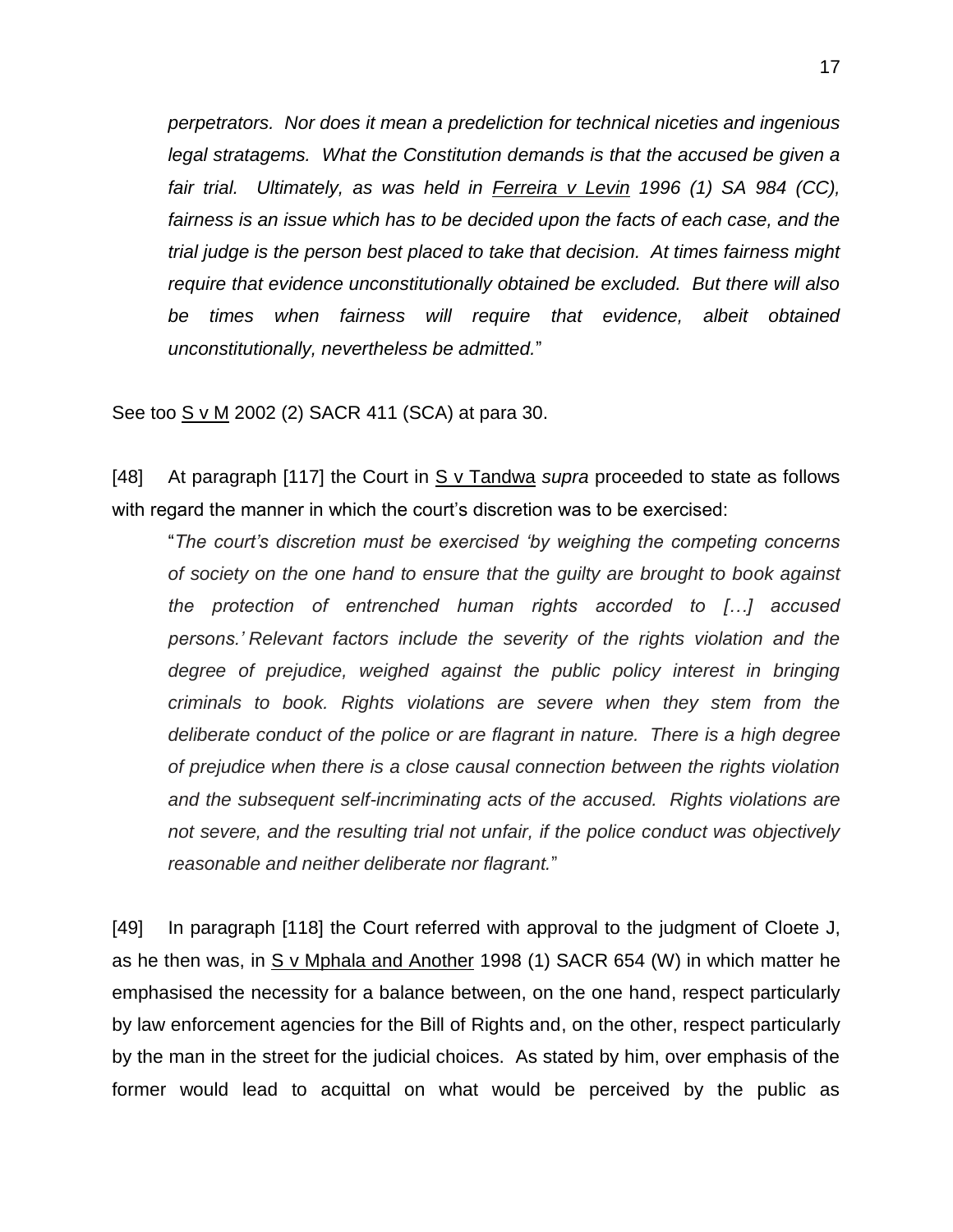technicalities, while overemphasis of the latter would lead at best to a dilution of the Bill of Rights and at worst to its provisions being negated.

[50] Cloete J referred to Desai v S [1997] 2 All SA 298 (W) where the following was stated at  $302b - e$ :

"*I am not suggesting that the procedural unfairness of proceeding against an accused is unimportant. Only that it is important to remember that in considering all sorts of reasons why a man should be found not guilty despite evidence or admissions which establish the commission of a crime beyond all doubt, it is necessary to strive towards balance. It is still within memory that an accused could be found not guilty because of a procedural defect such as the omission of an element in the charge sheet although the evidence or the admissions proved the commission of the crime. It is probably because it is incomprehensible that a*  man who clearly committed an offence should be acquitted that the legal *profession is burdened with the vulgar perception that lies are part of the lawyer's tools. 'Die prokureur het die man los gelieg.'"*

[51] The learned judge referred further to a decision of this Division in S v Nombewu 1996 (2) SACR 396 (E) where Erasmus J stated at 422 F – 423 B:

"*A remaining contentious question is whether a Court in exercising its discretion shall have any regard to the current mood of the community. The concept of a fair trial not only encompasses the abstract universal values of an open and democratic society but also - I should think – has regard to the subjective needs, feelings and views of society at the particular time … Public opinion will no doubt be affected by the nature and seriousness of the infringement as well as by the nature and seriousness of the crime involved (S v Hammer supra) seen in the*  light of the state of lawlessness prevailing in the country. The Constitution *operates in a particular society with immediate needs. Professor Van der Merwe mentions the danger of creating the situation where society perceives the criminal justice system as a system which "frees" a murderer or rapist on account of a constable's blunder. Such a situation, I should think, is at present offensive*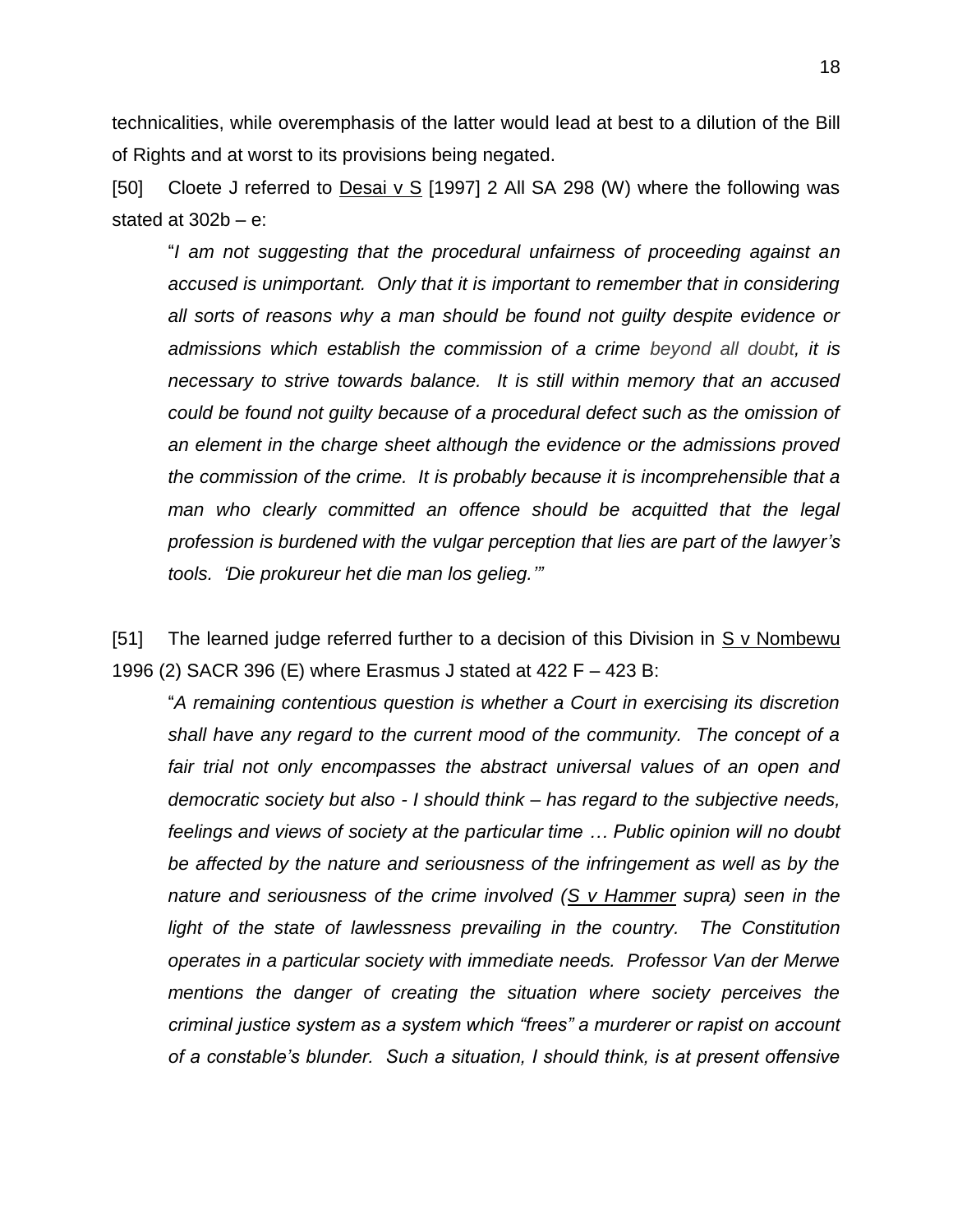*to the South African public. It would be dangerous and therefore wrong to ignore that fact."*

[52] In similar vein the following was stated in  $S$  v Ngcobo 1998 (10) BCLR 1248 (N) at  $1254 F - G$ :

"*It is essential that society should have confidence in the judicial system. Such confidence is eroded where Courts on the first intimation that one of an accused's constitutional rights has been infringed excludes evidence which is otherwise admissible. Such evidence is very often conclusive of the guilt of the accused. It is either admissions or a confession made voluntarily and without undue influence wherein the accused implicates himself in the commission of the offence or it is the discovery either by way of a search or a pointing out of objects such as the murder weapon or property of the victim which conclusively links the accused to the crime. At the best of times but particularly in the current state of endemic violent crime in all parts of our country it is unacceptable to the public that such evidence be excluded. Indeed the reaction is one of shock, fury and outrage when a criminal is freed because of the exclusion of such evidence.*"

[53] In Mtembu v S [2008] 3 All SA 159 (SCA) Cachalia JA, after reference to what was stated in S v Tandwa *supra* at para [116], stated as follows at para [26]:

"*To those observations I would add: Public policy, in this context, is concerned not only to ensure that the guilty are held accountable; it is also concerned with the propriety of the conduct of investigating and prosecutorial agencies in securing evidence against criminal suspects. It involves considering the nature of the violation and the impact that evidence obtained as a result thereof will have, not only on a particular case, but also on the integrity of the administration of justice in the long term. Public policy therefore sets itself firmly against admitting evidence obtained in deliberate or flagrant violation of the Constitution. If on the other hand the conduct of the police is reasonable and justifiable, the evidence is less likely to be excluded – even if obtained through an infringement of the Constitution."*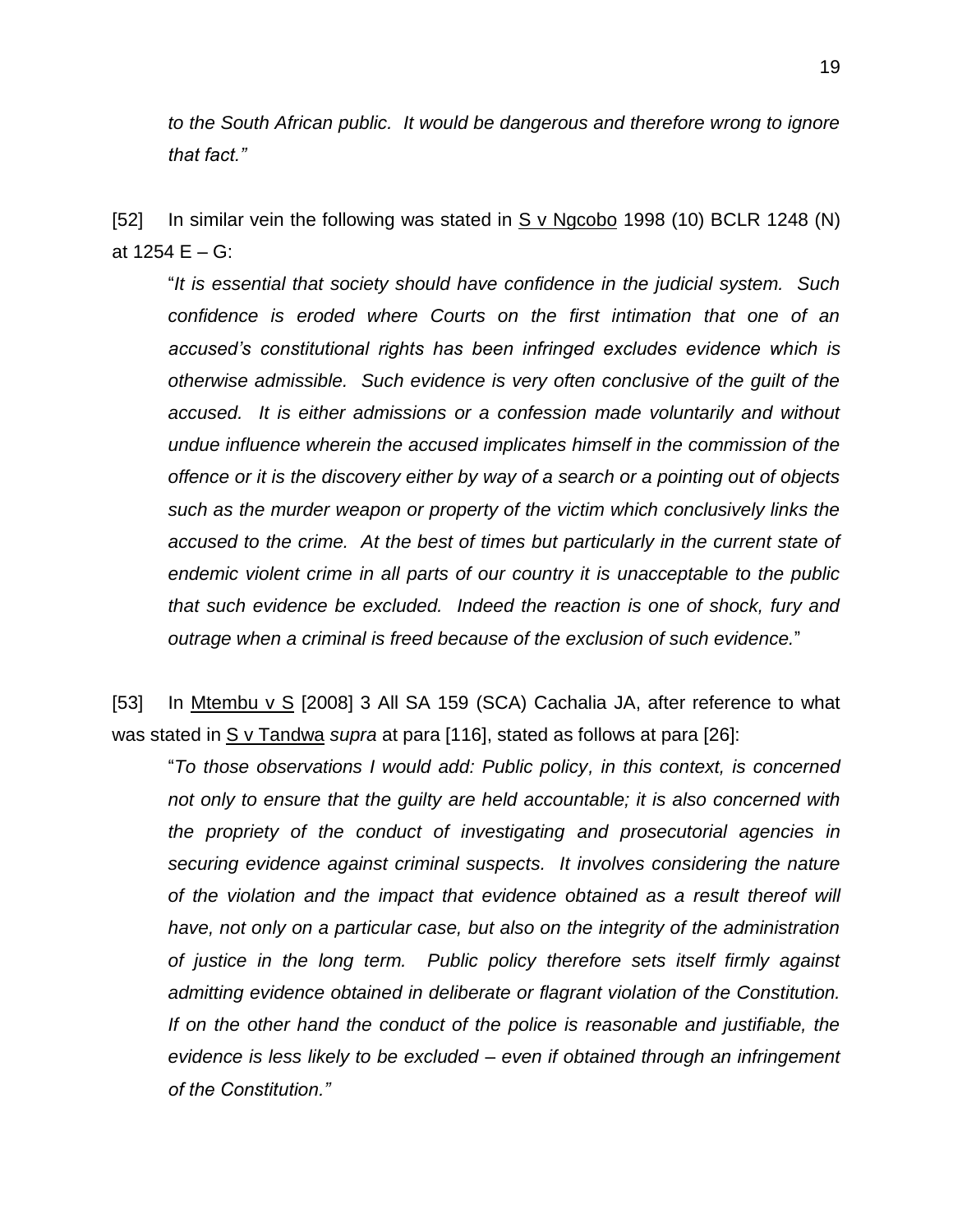See too: S v Motloutsi 1996 (1) SACR 78 (C); 1996 (2) BCLR 229 (C).

[54] As was stated by Plasket J with regard to s  $35(5)$  in Zuko v S 2009 [4] All SA 89 (E) at para 12:

"*This provision seeks to achieve a balance between the due compliance with the law and the Constitution in the investigation and prosecution of crime on the one hand, and the efficiency of the criminal justice system on the other. It does so by providing for the exclusion of unconstitutionally obtained evidence if its admission would result in an unfair trial or prejudice to the administration of justice. In so doing it also allows for the admission of unconstitutionally obtained evidence if that will not result in an unfair trial or will not be detrimental to the administration of justice.*"

[55] In Tinto v Minister of Police 2014 (1) SACR 267 (ECG) I stated as follows at paragraph 50 with reference to s 22(b) of Act 51 of 1977 and the right to privacy in terms of s 14 of the Constitution:

"*This right to privacy is, in terms of s 36 of the Constitution, subject to reasonable and justifiable limitation. In determining whether an accused's right to privacy has been infringed, a balance must be struck between the protection of that right, on the one hand, and the State's constitutionally mandated task of prosecuting crime, on the other.*"

[56] At paragraph [52] I referred to Thint (Pty) Ltd v National Director of Public Prosecutions and Others; Zuma v National Director of Public Prosecutions and Others [\[2008\] ZACC 13;](http://www.saflii.org/za/cases/ZACC/2008/13.html) [2008 \(2\) SACR 421](http://www.saflii.org/cgi-bin/LawCite?cit=2008%20%282%29%20SACR%20421) (CC) where Langa CJ, having stressed the importance of an understanding of the range of protections for the right to privacy at the different stages of a criminal investigation and trial, added at para 80:

> "*Courts must take care that in ensuring protection for the right to privacy, they do not hamper the ability of the State to prosecute serious and*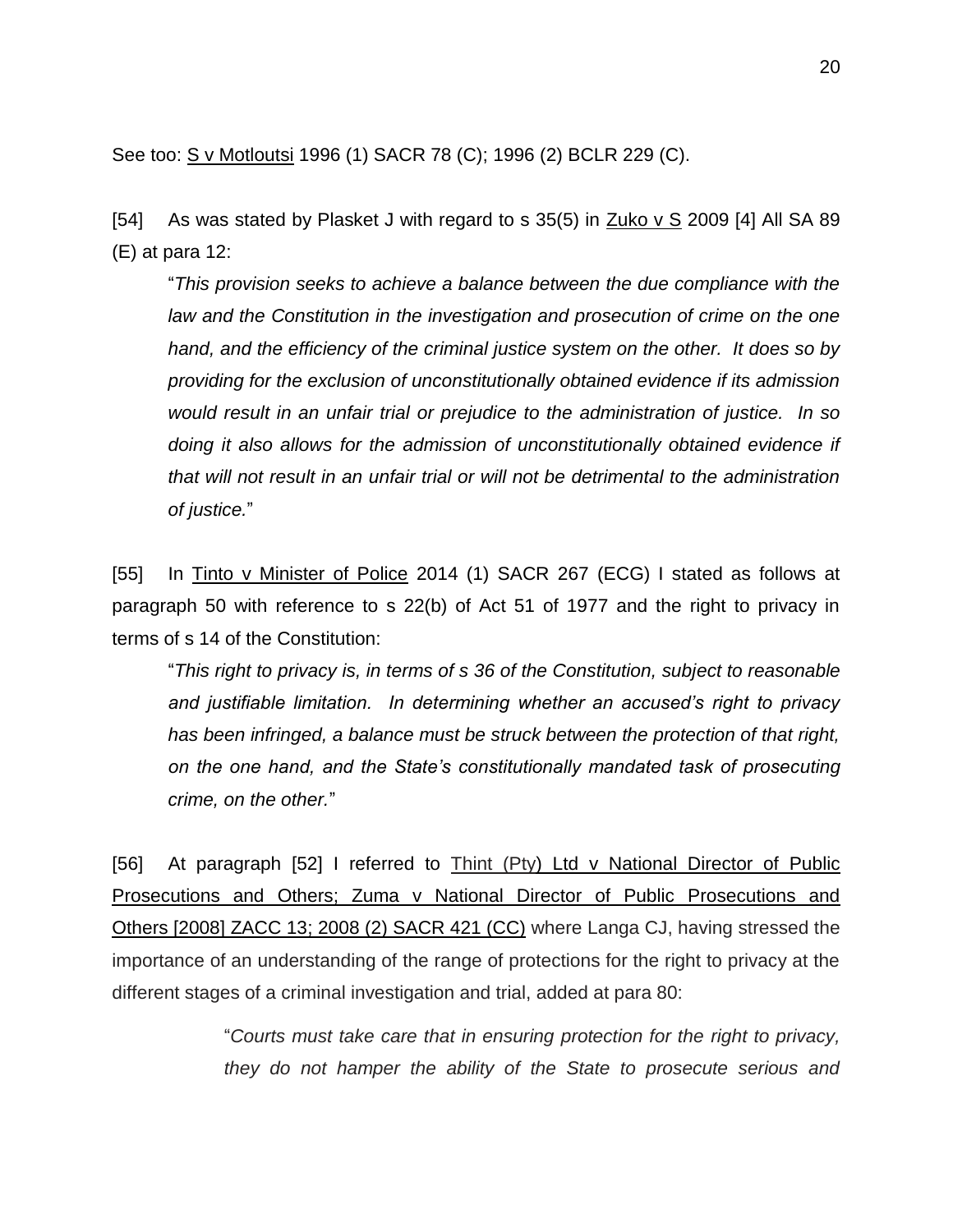*complex crime, which is also an important objective in our Constitutional scheme."*

[57] It is against this background that the issue of the admissibility of the evidence must be considered.

[58] It is relevant that the evidence found in the chalet is real evidence. In S v M 2002 (2) SACR 411 (SCA) the following was stated with regard to real evidence at para [31]:

"*Real evidence which is procured by illegal or improper means is generally more readily admitted than evidence so obtained which depends upon the say so of a witness. The reason being that it usually possesses an objective reliability. It does not '*conscript the accused against himself' *in the manner of a confession or a statement. The letter in this case can be classified as real evidence of a documentary nature. Real evidence is an object which, upon proper identification, becomes, of itself, evidence (such as a knife, photograph, voice recording, letter or even the appearance of a witness in the witness box.)*"

[59] In S v Pillay and Others 2004 (2) SACR 419 (SCA) it was stated at para [89] that real evidence derived from conscriptive evidence, i.e self-incriminating evidence obtained through a violation of an accused's constitutional rights, would be excluded on grounds of unfairness if it were found that, but for the conscripted evidence, the derivative evidence would not have been discovered.

[60] In S v Tandwa *supra* the Court stated, at paragraph [125] that it was misleading to focus on the distinction between testimonial and real evidence "*since the question should be whether the accused was compelled to provide the evidence.*" The Court stated in this regard at paragraph [120] that "*admitting real evidence procured by torture, assault, beatings and other forms of coercion violates the accused's fair trial right at its core, and stains the administration of justice. It renders the accused's trial unfair because it introduces into the process of proof against him evidence obtained by means that violate basic civilised injuctions against assault and compulsion. And it impairs the administration of justice more widely because its admission brings the entire system into disrepute, by associating it with barbarous and unacceptable conduct.*"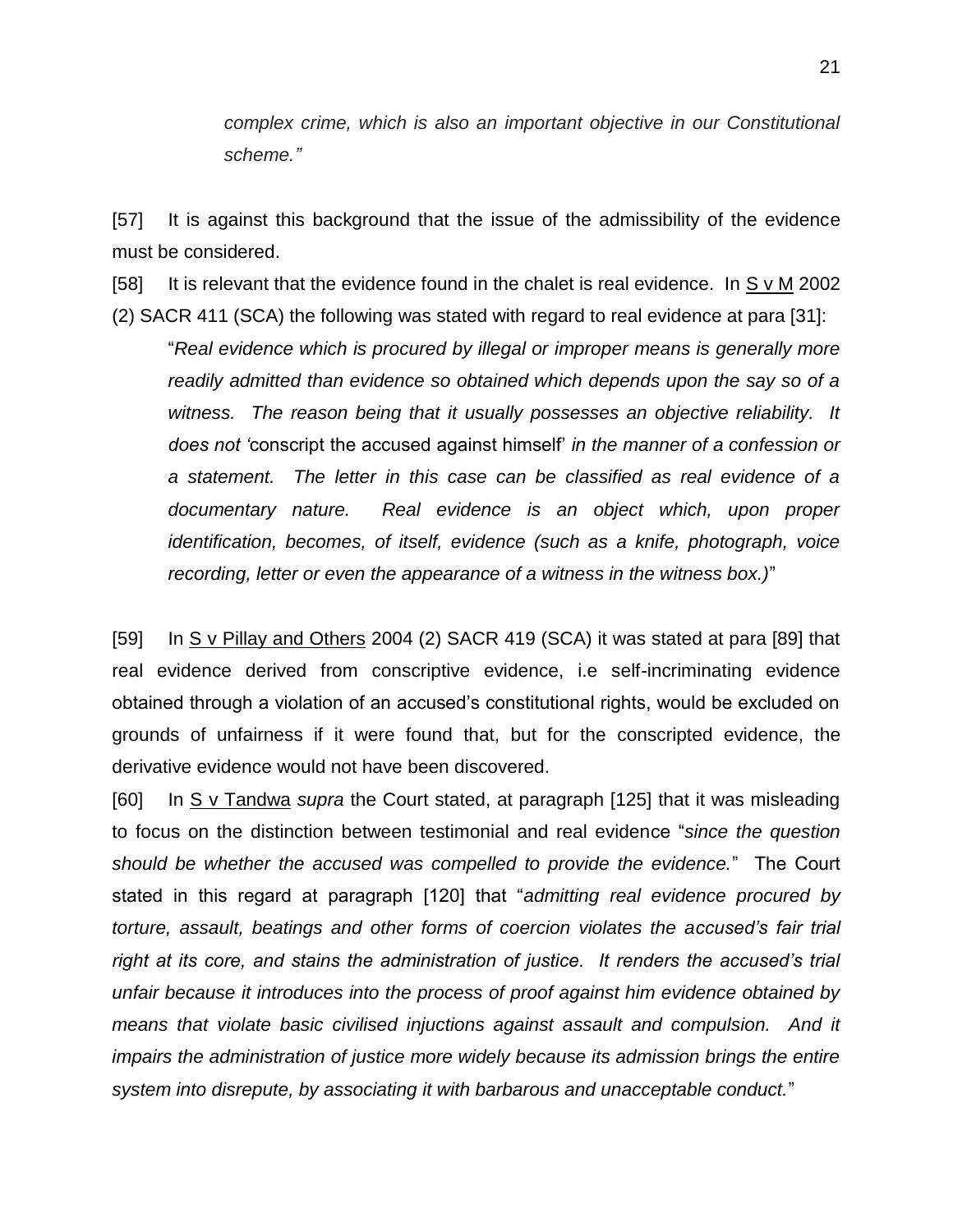[61] Mthembu v S *supra* is also relevant. In that matter Cachalia JA stated at para [33]:

"*The Hilux and the little box were real evidence critical to the State's case against the appellant on the robbery counts. Ordinarily, as I have mentioned, such evidence would not be excluded because it exists independently of any Constitutional violation. But these discoveries were made as a result of the police having tortured Ramseroop. There is no suggestion that the discoveries would have been made in any event. If they had the outcome of this case might have been different.*"

Because of the finding that Ramseroop had been tortured leading to the discovery f the items the evidence was excluded.

[62] In S v Gumede 2017 (1) SACR 253 (SCA) certain real evidence, namely a firearm, was discovered in consequence of an illegal search without a warrant. At paragraph [32] the following was stated:

*"The illegality of the search is therefore beyond question and that much was conceded by the State. The firearm was obtained by means of the search which because of its illegality violated the appellant's right to privacy. But the fact that the evidence of a firearm was obtained in that manner did not, in my view, affect the fairness of the trial. This is so because the firearm is real evidence that the police probably would have found if they had entered the premises lawfully in terms of a search warrant and without breaching the appellant's right to privacy. The existence of the firearm would have been revealed independently of the*  infringement of the appellant's right to privacy. Consequently, the fact that the *evidence of a firearm was unfairly obtained did not necessarily result in unfairness in the actual trial. I am satisfied therefore that the admission of the evidence of the discovery of the firearm under the pillow did not render the appellant's trial unfair.*"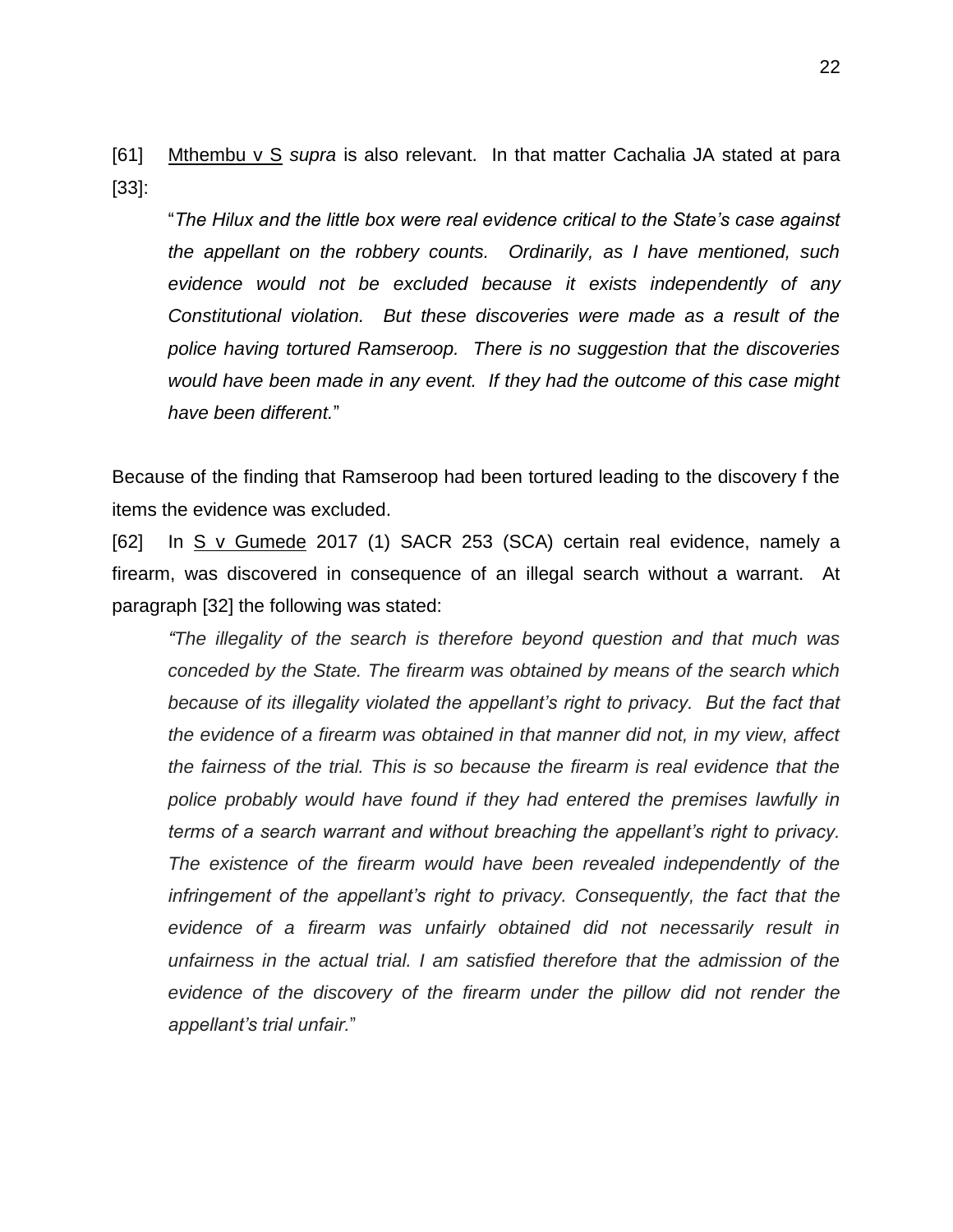[63] Compare too: S v Lachman 2010 (2) SACR 52 (SCA); and S v Pillay *supra* where, following upon information improperly obtained, the police unlawfully searched the appellant's house and found money, some of the proceeds of a robbery, concealed in the ceiling. At 450 Scott JA stated:

"*The fact that the money was concealed in the roof is a fact which existed independently of the violation and was not created by it. The admission of the evidence did not affect the fairness of the trial.*

[64] I am satisfied having regard to the above authorities that the admission into evidence of the evidence of the discovery of the items listed in paragraph 6 of the "*Admissions*" will not render the trial of the three accused unfair. It is real evidence the existence of which would have been revealed independently of the accuseds' right to privacy had the police entered the chalet lawfully in terms of a search warrant.

[65] As was stated in S v Gumede *supra* at para [33] the next question was whether the real evidence relating to the firearm in that case should in any event be excluded on the ground that its admission would be detrimental to the administration of justice. As pointed out in the cases to which I have referred above this involves essentially a value judgment. See in particular S v Pillay *supra* at para 11 where Scott JA stated:

"*In some cases the admission of derivative evidence, however relevant and vital for ascertaining the truth, would be undeniably detrimental to the administration of justice, eg derivative evidence obtained as a result of torture. At the other end of the scale the refusal to admit derivative evidence on the grounds of some technical infringement of little consequence, would be no less detrimental to the administration of justice. As always, the difficulty lies in the grey area between these two extremes.*"

[66] In S v Gumede, *supra*, the evidence of the firearm was excluded as it was clear that the appellant had been subjected "*to a considerable degree of coercion*" and that in such circumstances the admission of the evidence of the discovery of the firearm was detrimental to the administration of justice.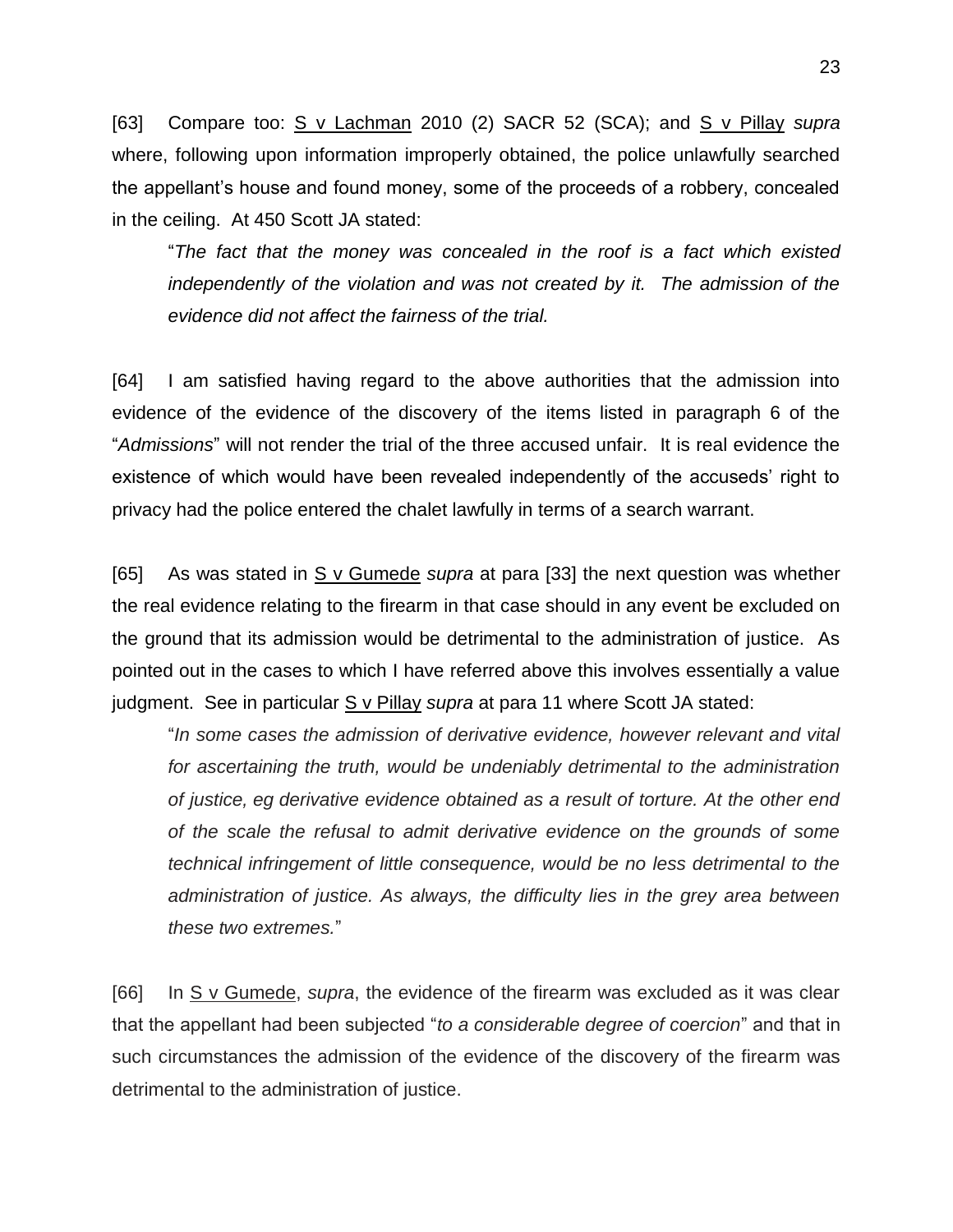[67] In Zuko v S *supra*, Plasket J stated as follows at para 22 with regard to the admission of certain real evidence discovered consequent upon an unlawful search of the appellant's house by a vigilante group:

"*The following issues are relevant to the making of the required value judgment: first, whether the vigilantes acted in good faith; secondly, whether their conduct may be justified on the basis of public safety and urgency*; *thirdly, the nature and seriousness of the violation of the fundamental rights of the appellant; fourthly, whether lawful methods would have secured the evidence; and fifthly, the nature of the evidence obtained."*

[68] Compare too Filani and Others v S, unreported Full Bench decision, case no CA&R286/2004 (ECD), Plasket J stated at paragraph 34 with regard to the admission of evidence consequent upon an unlawful search of certain premises that the objective facts made out a compelling case for the urgent action taken by the police and that even if they did not subjectively apply their minds to the jurisdictional facts contained in s 22(b) of Act 51 of 1977 those facts would have led a reasonable person to believe that a warrant would have been issued had one been applied for, but the delay in so applying would have defeated the purpose of the search.

# See too S v Hena and Another 2006 (2) SACR 33 (SE) at 41e – f.

[69] In S v Mark and Another 2001 (1) SACR 572 (C) Davis J stated at 578 d  $-$  e:

"*The following factors also need to be considered in a case of this nature: the*  nature and extent of the illegality by which the evidence was obtained; whether *the illegality was committed intentionally or unintentionally; whether the illegality was a result of an* ad hoc *decision or part of a settled or deliberate policy; whether there were circumstances of urgency or emergency which provide some*  excuse for the illegality; and the nature of the crime being investigated in the *commission of the illegality (see in this regard S v Motloutsi 1996 (2) BCLR 229 (C) at 226 – 8)."*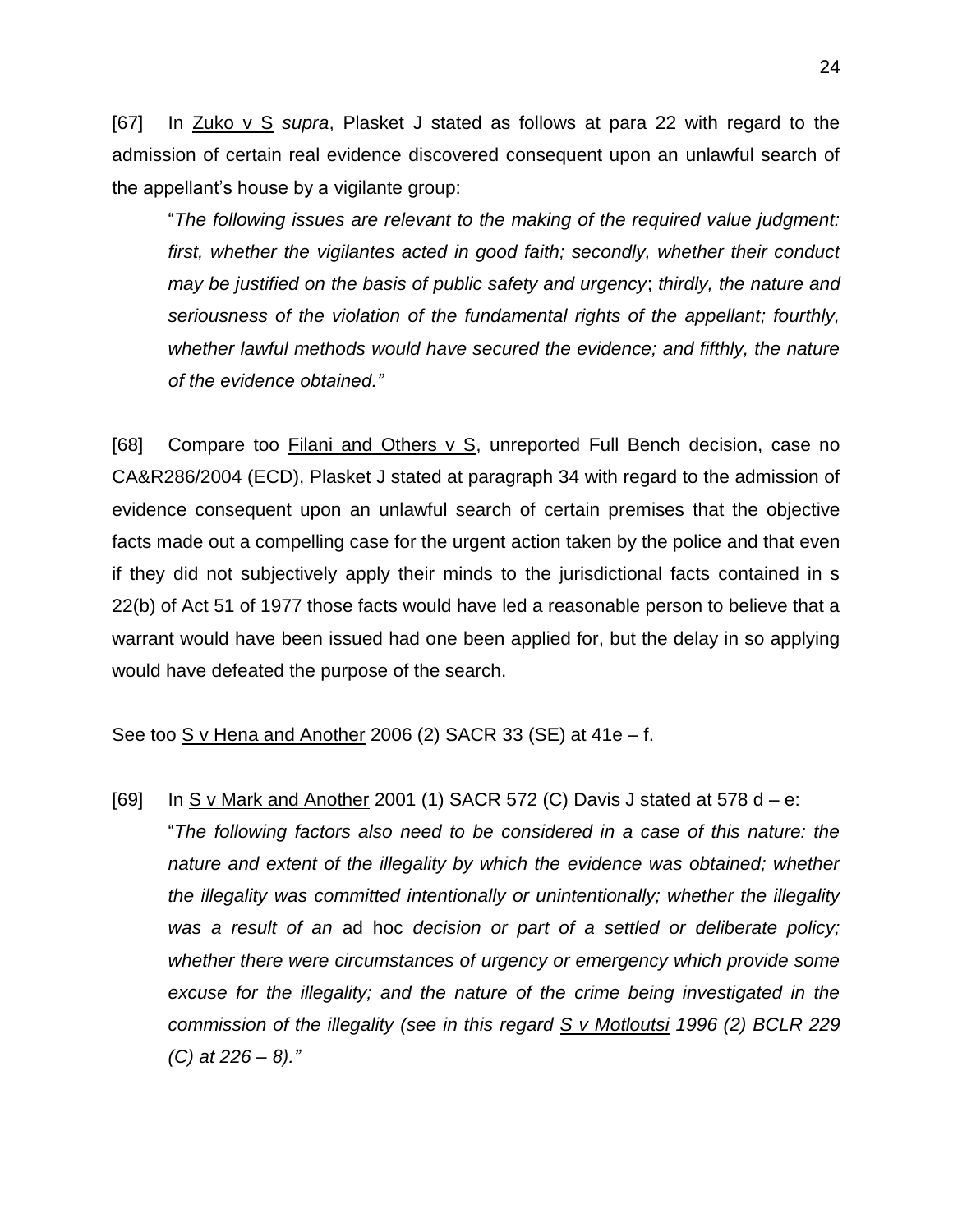[70] I am entirely satisfied that the police in this matter acted in good faith. Viljoen and McLaren were obviously completely taken by surprise by the precipitate actions of Vos. It is clear that their entry into the chalet without a search warrant was not part of a settled or deliberate policy. Vos was quite unable to explain why he precipitately decided to enter the chalet as he did. In this regard, Schwikkard and van der Merwe: Principles of Evidence,  $3<sup>rd</sup>$  ed, state at page 255 with reference to S v Madiba 1998 (1) BCLR 38 (D) that it was "*authority for the following basic proposition: the exclusion of unconstitutionality obtained evidence – however necessary it might be for purposes of promoting legality and enforcing constitutional rights – must always be considered in the context of the realities that police officers face in the execution of their duties".* The learned authors point out that from time to time police officers under pressing circumstances and through no fault of their own "*have to take snap decisions on '*constitutional issues' *(without the benefit of learned counsel!). It is submitted that courts should, in their subsequent judicial assessment of the conduct of the police officer, constantly bear in mind that the blunder of the bobby on the beat was not necessarily a deliberate attempt to circumvent or side-step constitutional rights.*" I respectfully agree with these remarks.

[71] The facts of this matter serve to distinguish it from the matter of  $S$  v Motloutsi *supra* upon which Mr. Price placed great store. In that matter there had been a conscious and deliberate violation by the police of the accused's constitutional rights resulting in certain incriminating evidence being seized. In following the leading Irish case of The People (Attorney General) v O'Brien [1965] IR 142 Farlam J (as he then was) held that in the circumstances no extraordinary excusing circumstances existed which would justify the admission of the illegally obtained evidence.

[72] Viljoen had information emanating from the covert surveillance unit and from the informer in Port Elizabeth which caused him subsequently to suspect the involvement of the occupants of the Audi in the commission of rhino poaching. These sources were credible and reliable. This information, together with his knowledge of the *modus operandi* of the rhino poachers in the Eastern Cape led Viljoen to believe that the Audi contained evidence related to rhino poaching. In my view in all the circumstances this